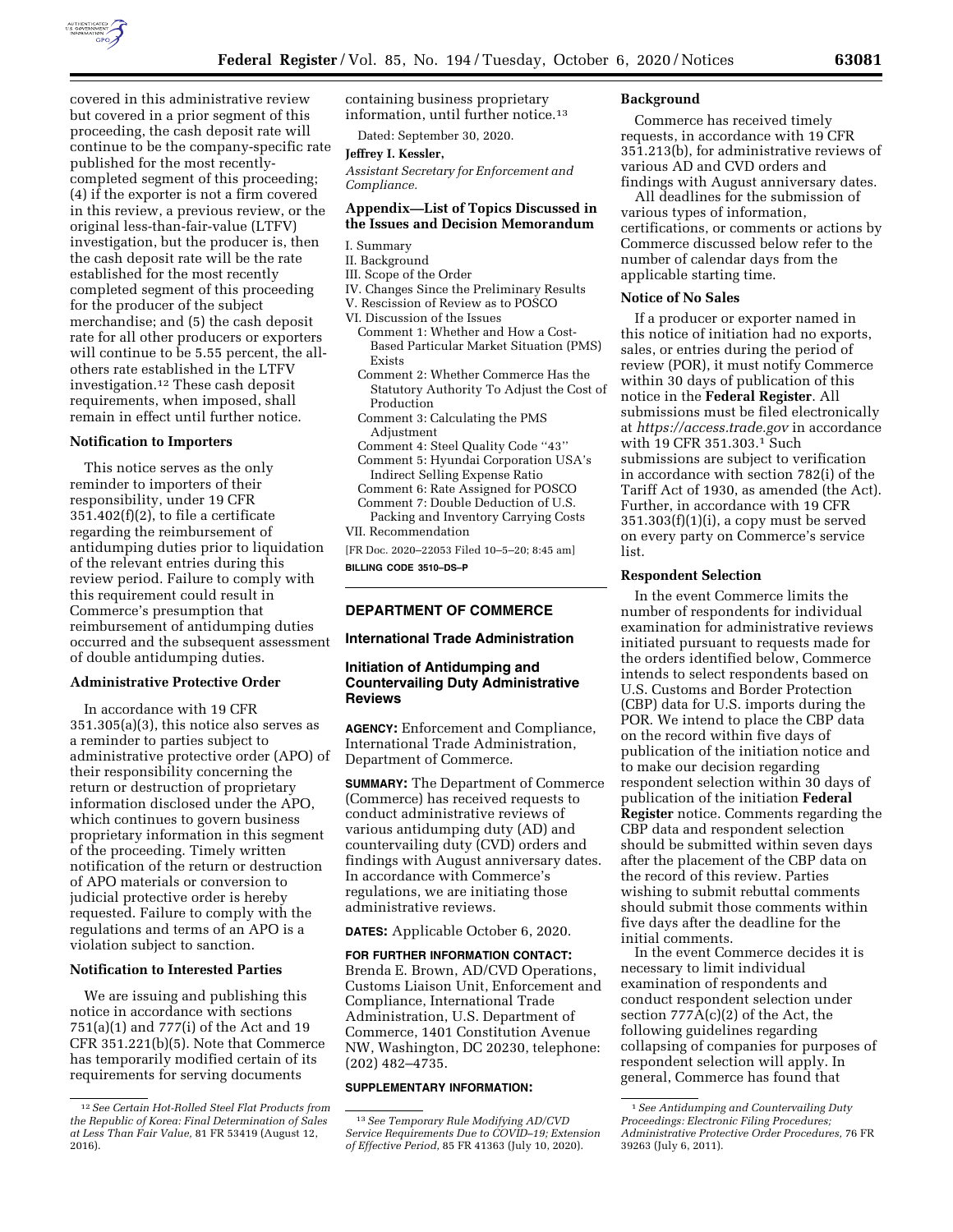determinations concerning whether particular companies should be ''collapsed'' (*e.g.,* treated as a single entity for purposes of calculating antidumping duty rates) require a substantial amount of detailed information and analysis, which often require follow-up questions and analysis. Accordingly, Commerce will not conduct collapsing analyses at the respondent selection phase of this review and will not collapse companies at the respondent selection phase unless there has been a determination to collapse certain companies in a previous segment of this AD proceeding (*e.g.,* investigation, administrative review, new shipper review, or changed circumstances review). For any company subject to this review, if Commerce determined, or continued to treat, that company as collapsed with others, Commerce will assume that such companies continue to operate in the same manner and will collapse them for respondent selection purposes. Otherwise, Commerce will not collapse companies for purposes of respondent selection. Parties are requested to (a) identify which companies subject to review previously were collapsed, and (b) provide a citation to the proceeding in which they were collapsed. Further, if companies are requested to complete the Quantity and Value (Q&V) Questionnaire for purposes of respondent selection, in general, each company must report volume and value data separately for itself. Parties should not include data for any other party, even if they believe they should be treated as a single entity with that other party. If a company was collapsed with another company or companies in the most recently completed segment of this proceeding where Commerce considered collapsing that entity, complete Q&V data for that collapsed entity must be submitted.

# **Deadline for Withdrawal of Request for Administrative Review**

Pursuant to 19 CFR 351.213(d)(1), a party that has requested a review may withdraw that request within 90 days of the date of publication of the notice of initiation of the requested review. The regulation provides that Commerce may extend this time if it is reasonable to do so. Determinations by Commerce to extend the 90-day deadline will be made on a case-by-case basis.

# **Deadline for Particular Market Situation Allegation**

Section 504 of the Trade Preferences Extension Act of 2015 amended the Act by adding the concept of a particular market situation (PMS) for purposes of

constructed value under section 773(e) of the Act.2 Section 773(e) of the Act states that ''if a particular market situation exists such that the cost of materials and fabrication or other processing of any kind does not accurately reflect the cost of production in the ordinary course of trade, the administering authority may use another calculation methodology under this subtitle or any other calculation methodology.'' When an interested party submits a PMS allegation pursuant to section 773(e) of the Act, Commerce will respond to such a submission consistent with 19 CFR  $351.301(c)(2)(v)$ . If Commerce finds that a PMS exists under section 773(e) of the Act, then it will modify its dumping calculations appropriately.

Neither section 773(e) of the Act nor 19 CFR 351.301(c)(2)(v) set a deadline for the submission of PMS allegations and supporting factual information. However, in order to administer section 773(e) of the Act, Commerce must receive PMS allegations and supporting factual information with enough time to consider the submission. Thus, should an interested party wish to submit a PMS allegation and supporting new factual information pursuant to section 773(e) of the Act, it must do so no later than 20 days after submission of initial responses to section D of the questionnaire.

#### **Separate Rates**

In proceedings involving non-market economy (NME) countries, Commerce begins with a rebuttable presumption that all companies within the country are subject to government control and, thus, should be assigned a single antidumping duty deposit rate. It is Commerce's policy to assign all exporters of merchandise subject to an administrative review in an NME country this single rate unless an exporter can demonstrate that it is sufficiently independent so as to be entitled to a separate rate.

To establish whether a firm is sufficiently independent from government control of its export activities to be entitled to a separate rate, Commerce analyzes each entity exporting the subject merchandise. In accordance with the separate rates criteria, Commerce assigns separate rates to companies in NME cases only if respondents can demonstrate the absence of both *de jure* and *de facto*  government control over export activities.

All firms listed below that wish to qualify for separate rate status in the administrative reviews involving NME countries must complete, as appropriate, either a separate rate application or certification, as described below. For these administrative reviews, in order to demonstrate separate rate eligibility, Commerce requires entities for whom a review was requested, that were assigned a separate rate in the most recent segment of this proceeding in which they participated, to certify that they continue to meet the criteria for obtaining a separate rate. The Separate Rate Certification form will be available on Commerce's website at *[https://enforcement.trade.gov/nme/](https://enforcement.trade.gov/nme/nme-sep-rate.html)  [nme-sep-rate.html](https://enforcement.trade.gov/nme/nme-sep-rate.html)* on the date of publication of this **Federal Register**  notice. In responding to the certification, please follow the ''Instructions for Filing the Certification'' in the Separate Rate Certification. Separate Rate Certifications are due to Commerce no later than 30 calendar days after publication of this **Federal Register**  notice. The deadline and requirement for submitting a Certification applies equally to NME-owned firms, wholly foreign-owned firms, and foreign sellers who purchase and export subject merchandise to the United States.

Entities that currently do not have a separate rate from a completed segment of the proceeding 3 should timely file a Separate Rate Application to demonstrate eligibility for a separate rate in this proceeding. In addition, companies that received a separate rate in a completed segment of the proceeding that have subsequently made changes, including, but not limited to, changes to corporate structure, acquisitions of new companies or facilities, or changes to their official company name,<sup>4</sup> should timely file a Separate Rate Application to demonstrate eligibility for a separate rate in this proceeding. The Separate Rate Application will be available on Commerce's website at *[https://](https://enforcement.trade.gov/nme/nme-sep-rate.html) [enforcement.trade.gov/nme/nme-sep](https://enforcement.trade.gov/nme/nme-sep-rate.html)[rate.html](https://enforcement.trade.gov/nme/nme-sep-rate.html)* on the date of publication of this **Federal Register** notice. In

<sup>2</sup>*See* Trade Preferences Extension Act of 2015, Public Law 114–27, 129 Stat. 362 (2015).

<sup>3</sup>Such entities include entities that have not participated in the proceeding, entities that were preliminarily granted a separate rate in any currently incomplete segment of the proceeding (*e.g.,* an ongoing administrative review, new shipper review, *etc.*) and entities that lost their separate rate in the most recently completed segment of the proceeding in which they participated.

<sup>4</sup>Only changes to the official company name, rather than trade names, need to be addressed via a Separate Rate Application. Information regarding new trade names may be submitted via a Separate Rate Certification.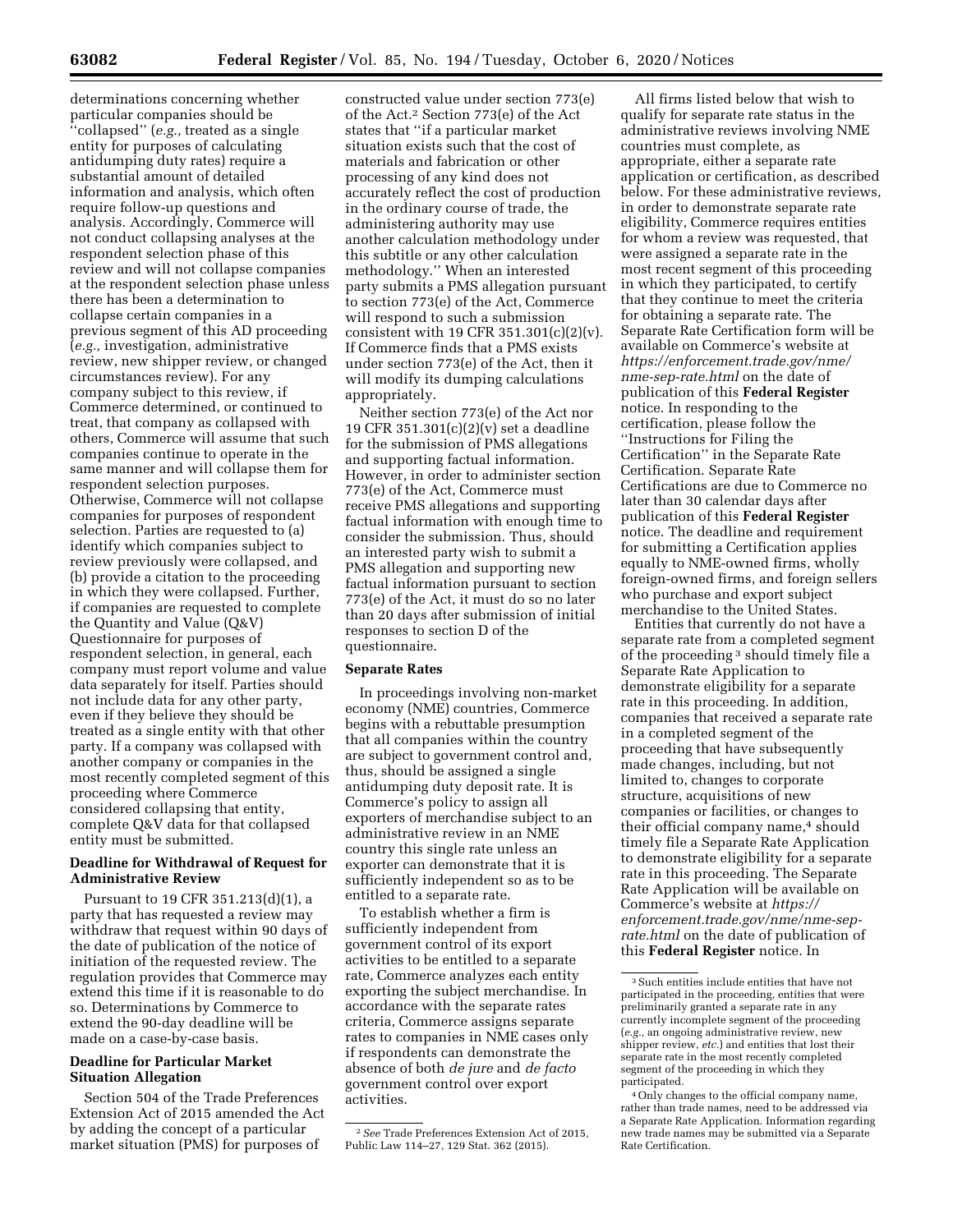responding to the Separate Rate Application, refer to the instructions contained in the application. Separate Rate Applications are due to Commerce no later than 30 calendar days after publication of this **Federal Register**  notice. The deadline and requirement for submitting a Separate Rate Application applies equally to NMEowned firms, wholly foreign-owned

firms, and foreign sellers that purchase and export subject merchandise to the United States.

For exporters and producers who submit a Separate Rate Application or Certification and subsequently are selected as mandatory respondents, these exporters and producers will no longer be eligible for separate rate status unless they respond to all parts of the

questionnaire as mandatory respondents.

## **Initiation of Reviews**

In accordance with 19 CFR  $351.221(c)(1)(i)$ , we are initiating administrative reviews of the following AD and CVD orders and findings. We intend to issue the final results of these reviews not later than August 31, 2021.

|                                                                  | Period to be reviewed |
|------------------------------------------------------------------|-----------------------|
| <b>AD Proceedings</b>                                            |                       |
|                                                                  | 8/1/19-7/31/20        |
| Adinath International                                            |                       |
| Aditya Forge Limited                                             |                       |
| Allena Group                                                     |                       |
| <b>Alloyed Steel</b>                                             |                       |
| Balkrishna Steel Forge Pvt. Ltd.                                 |                       |
| Bansidhar Chiranjilal                                            |                       |
| Bebitz Flanges Works Private Limited                             |                       |
| C. D. Industries                                                 |                       |
| <b>CHW Forge</b><br>CHW Forge Pvt. Ltd.                          |                       |
| Citizen Metal Depot                                              |                       |
| Corum Flange                                                     |                       |
| <b>DN Forge Industries</b>                                       |                       |
| Echjay Forgings Limited                                          |                       |
| Falcon Valves and Flanges Private Limited                        |                       |
| Heubach International                                            |                       |
| Hindon Forge Pvt. Ltd.                                           |                       |
| Jai Auto Pvt. Ltd.                                               |                       |
| Kinnari Steel Corporation                                        |                       |
| <b>Mascot Metal Manufacturers</b>                                |                       |
| M F Rings and Bearing Races Ltd.<br>Munish Forge Private Limited |                       |
| Norma (India) Ltd.                                               |                       |
| OM Exports                                                       |                       |
| <b>Punjab Steel Works</b>                                        |                       |
| Raaj Sagar Steels                                                |                       |
| Ravi Ratan Metal Industries                                      |                       |
| R. D. Forge                                                      |                       |
| R.N. Gupta & Co. Ltd.                                            |                       |
| Rolex Fittings India Pvt. Ltd.                                   |                       |
| Rollwell Forge Engineering Components and Flanges                |                       |
| Rollwell Forge Pvt. Ltd.                                         |                       |
| SHM (ShinHeung Machinery)                                        |                       |
| Siddhagiri Metal & Tubes<br>Sizer India                          |                       |
| Steel Shape India                                                |                       |
| Sudhir Forgings Pvt. Ltd.                                        |                       |
| Tirupati Forge Pvt. Ltd.                                         |                       |
| Uma Shanker Khandelwal & Co.                                     |                       |
| Umashanker Khandelwal Forging Limited                            |                       |
| <b>USK Export Private Limited</b>                                |                       |
|                                                                  | 8/1/19-7/31/20        |
| Hanwa Co., Ltd.                                                  |                       |
| Hitachi Metals, Ltd.                                             |                       |
| JFE Shoji Trade Corporation<br>Mitsui & Co., Ltd.                |                       |
| Nippon Steel Trading Corporation                                 |                       |
| Sanyo Electric Co., Ltd.                                         |                       |
| Sumisho Metalex Corporation                                      |                       |
| Sumitomo Corporation Global Metals Co., Ltd.                     |                       |
| Toyota Tsusho Corporation                                        |                       |
|                                                                  | 8/1/19-7/31/20        |
| Euro SME Sdn Bhd                                                 |                       |
|                                                                  | 8/1/19-7/31/20        |
| Aceros Cuatro Caminos S.A. de C.V.                               |                       |
| Arco Metal S.A. de C.V.                                          |                       |
| Fabricaciones y Servicios de Mexico<br>Galvak, S.A. de C.V.      |                       |
| Grupo Estructuras y Perfiles                                     |                       |
| Industrias Monterrey S.A. de C.V.                                |                       |
|                                                                  |                       |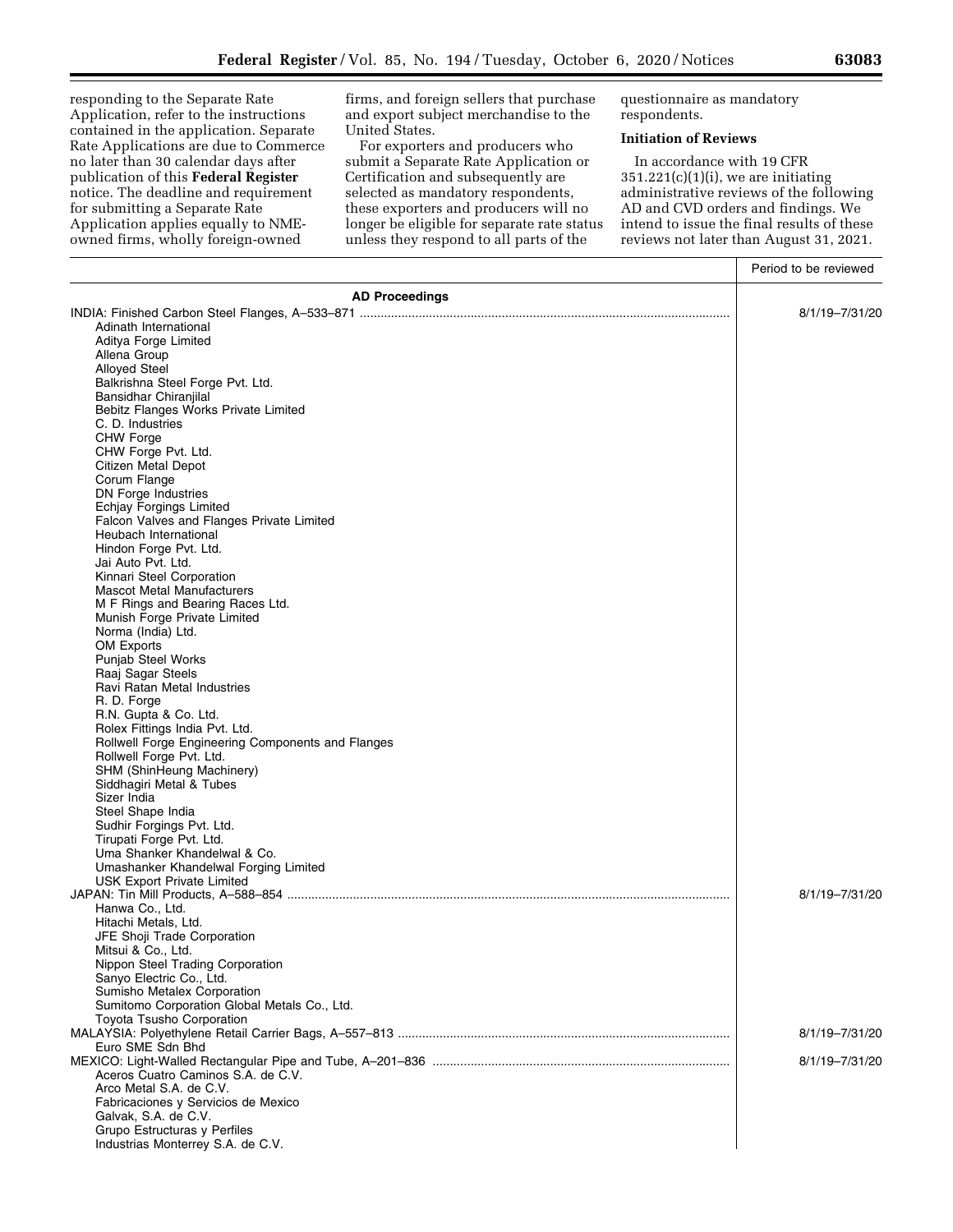|                                                                                                                                                                                                                   | Period to be reviewed |
|-------------------------------------------------------------------------------------------------------------------------------------------------------------------------------------------------------------------|-----------------------|
| Internacional de Aceros, S.A. de C.V.                                                                                                                                                                             |                       |
| Maquilacero S.A. de C.V.                                                                                                                                                                                          |                       |
| Nacional de Acero S.A. de C.V.<br>PEASA-Productos Especializados de Acero                                                                                                                                         |                       |
| Perfiles LM, S.A. de C.V.                                                                                                                                                                                         |                       |
| Productos Laminados de Monterrey S.A. de C.V.                                                                                                                                                                     |                       |
| Regiomontana de Perfiles y Tubos S.A. de C.V.                                                                                                                                                                     |                       |
| Regiomontana de Perfiles y Tubos S. de R.L. de C.V.                                                                                                                                                               |                       |
| Talleres Acero Rey S.A. de C.V.<br>Ternium Mexico S.A. de C.V.                                                                                                                                                    |                       |
| Tuberias Aspe S.A de C.V.                                                                                                                                                                                         |                       |
| Tuberia Laguna, S.A. de C.V.                                                                                                                                                                                      |                       |
| Tuberias y Derivados S.A. de C.V.                                                                                                                                                                                 |                       |
|                                                                                                                                                                                                                   | 8/1/19-7/31/20        |
| Aekyung Petrochemical<br>LG Chem, Ltd.                                                                                                                                                                            |                       |
|                                                                                                                                                                                                                   | 8/1/19-7/31/20        |
| Hyosung Heavy Industries Corporation                                                                                                                                                                              |                       |
| Hyundai Electric & Energy Systems Co., Ltd.                                                                                                                                                                       |                       |
| <b>ILJIN</b>                                                                                                                                                                                                      |                       |
| Iljin Electric Co., Ltd.<br>LSIS Co., Ltd.                                                                                                                                                                        |                       |
|                                                                                                                                                                                                                   | 8/1/19-7/31/20        |
| Toray Advanced Materials Korea, Inc.                                                                                                                                                                              |                       |
| ROMANIA: Certain Small Diameter Carbon and Alloy Seamless Standard, Line and Pressure Pipe, A-485-805                                                                                                             | 8/1/19-7/31/20        |
| ArcelorMittal Tubular Products Roman S.A.                                                                                                                                                                         |                       |
| SC TMK-Artrom S.A.<br>Kurvers Piping Italy S.R.L.                                                                                                                                                                 |                       |
| Silcotub S.A.                                                                                                                                                                                                     |                       |
|                                                                                                                                                                                                                   | 8/1/19-7/31/20        |
| An Giang Fisheries Import and Export Joint Stock Company (aka Agifish, AnGiang Fisheries Import and Export,                                                                                                       |                       |
| An Giang Fisheries Import & Export Joint Stock Company)<br>Anchor Seafood Corp.                                                                                                                                   |                       |
| An Phat Import-Export Seafood Co., Ltd. (aka An Phat Seafood Co. Ltd. or An Phat Seafood Co., Ltd.)                                                                                                               |                       |
| Anvifish Joint Stock Company (aka Anvifish, Anvifish JSC, or Anvifish Co., Ltd.)                                                                                                                                  |                       |
| Asia Pangasius Company Limited (aka ASIA)                                                                                                                                                                         |                       |
| Basa Joint Stock Company (aka BASACO)                                                                                                                                                                             |                       |
| Ben Tre Aquaproduct Import and Export Joint Stock Company (aka Bentre Aquaproduct) Bentre Forestry and<br>Aquaproduct Import Export Joint Stock Company (aka Bentre Forestry and Aquaproduct Import and Export    |                       |
| Joint Stock Company)                                                                                                                                                                                              |                       |
| Bien Dong Hau Giang Seafood Joint Stock Company (aka Bien Dong HG or Bien Dong Hau Giang Seafood Joint                                                                                                            |                       |
| Stock Co.)                                                                                                                                                                                                        |                       |
| Bien Dong Seafood Company Ltd. (aka Bien Dong, Bien Dong Seafood, Bien Dong Seafood Co., Ltd., Biendong                                                                                                           |                       |
| Seafood Co., Ltd., or Bien Dong Seafood Limited Liability Company)<br>Binh Dinh Import Export Company (aka Binh Dinh)                                                                                             |                       |
| Cadovimex II Seafood Import-Export and Processing Joint Stock Company (aka Cadovimex II)                                                                                                                          |                       |
| Cafatex Corporation (aka Cafatex)                                                                                                                                                                                 |                       |
| Can Tho Animal Fishery Products Processing Export Enterprise (aka Cafatex)                                                                                                                                        |                       |
| Cantho Import-Export Seafood Joint Stock Company (aka CASEAMEX, Cantho Import Export Seafood Joint<br>Stock Company, Cantho Import-Export Joint Stock Company, Can Tho Import Export Seafood Joint Stock          |                       |
| Company, Can Tho Import-Export Seafood Joint Stock Company, or Can Tho Import-Export Joint Stock Com-                                                                                                             |                       |
| pany)                                                                                                                                                                                                             |                       |
| Colorado Boxed Beef Company (aka CBBC)                                                                                                                                                                            |                       |
| C.P. Vietnam Corporation                                                                                                                                                                                          |                       |
| Cuu Long Fish Import-Export Corporation (aka CL Panga Fish)<br>Cuu Long Fish Joint Stock Company (aka CL-Fish, CL-FISH CORP, or Cuu Long Fish Joint Stock Company)                                                |                       |
| Dai Thanh Seafoods Company Limited (aka DATHACO)                                                                                                                                                                  |                       |
| East Sea Seafoods LLC or East Sea Seafoods Limited Liability Company (aka ESS LLC, ESS, ESS JVC, or East                                                                                                          |                       |
| Sea Seafoods Joint Venture Co., Ltd.)                                                                                                                                                                             |                       |
| Europe Joint Stock Company (aka Europe JSC or EJS CO.)                                                                                                                                                            |                       |
| Fatifish Company Limited (aka FATIFISH or FATIFISHCO)<br>GF Seafood Corp.                                                                                                                                         |                       |
| Go Dang An Hiep One Member Limited Company                                                                                                                                                                        |                       |
| Go Dang Ben Tre One Member Limited Liability Company                                                                                                                                                              |                       |
| GODACO Seafood Joint Stock Company (aka GODACO, GODACO Seafood, GODACO SEAFOOD, or                                                                                                                                |                       |
| GODACO Seafood J.S.C.)                                                                                                                                                                                            |                       |
| Golden Quality Seafood Corporation (aka Golden Quality, GoldenQuality, or GoldenQuality Seafood Corporation)<br>Green Farms Seafood Joint Stock Company (aka Green Farms, Green Farms Seafood JSC, GreenFarm Sea- |                       |
| Foods Joint Stock Company, or Green Farms Seafoods Joint Stock Company)                                                                                                                                           |                       |
| Hai Huong Seafood Joint Stock Company (aka HHFish, HH Fish, or Hai Huong Seafood)                                                                                                                                 |                       |
| Hoa Phat Seafood Import-Export and Processing J.S.C. (aka HOPAFISH, Hoa Phat Seafood Import-Export and                                                                                                            |                       |
| Processing Joint Stock Company, Hoa Phat Seafood Import-Export and Processing JSC)                                                                                                                                |                       |
| Hoang Long Seafood Processing Company Limited (aka HLS)<br>Hung Vuong Ben Tre Seafood Processing Company Limited (aka Ben Tre, HVBT, or HVBT Seafood Processing)                                                  |                       |
|                                                                                                                                                                                                                   |                       |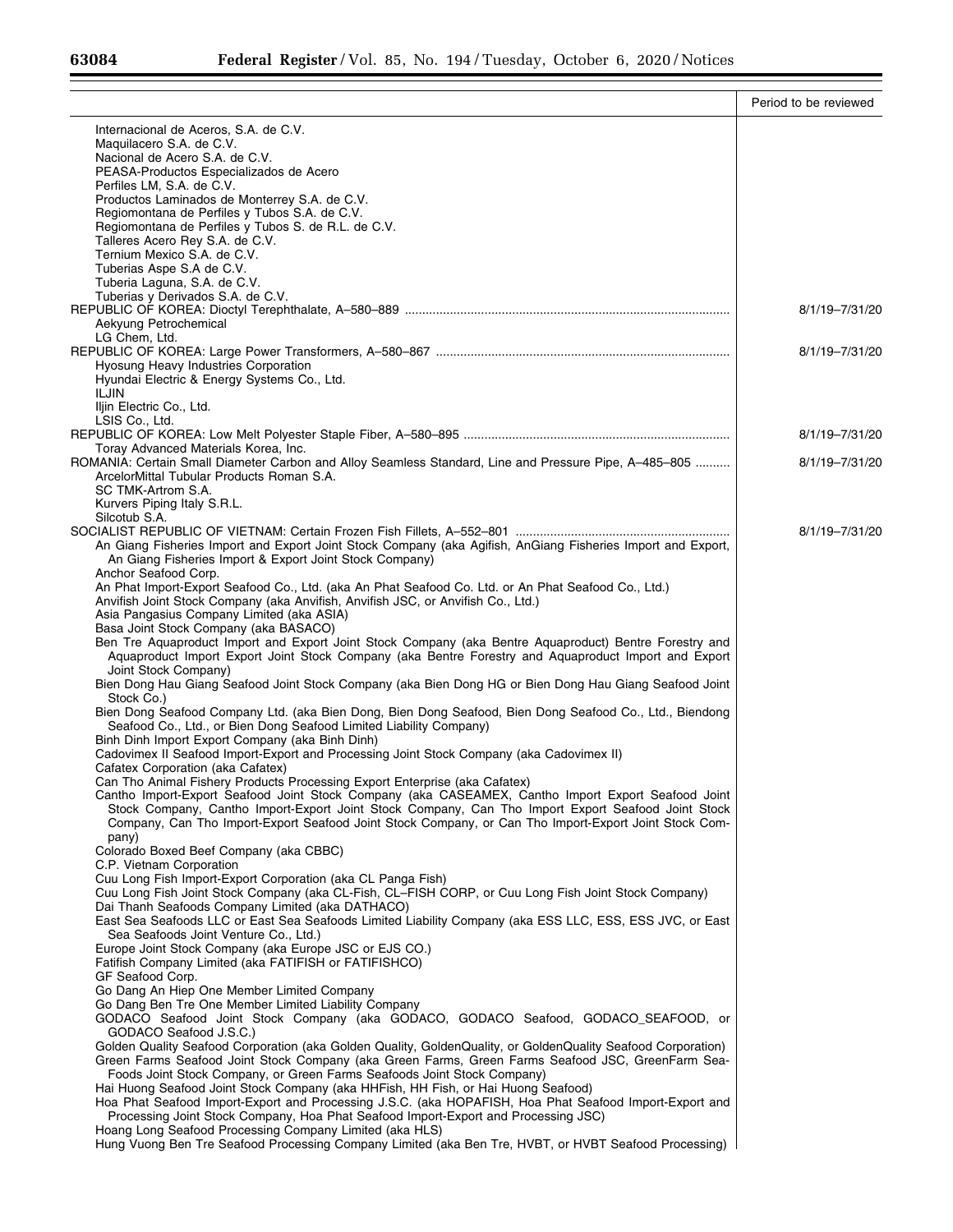|                                                                                                                                                               | Period to be reviewed |
|---------------------------------------------------------------------------------------------------------------------------------------------------------------|-----------------------|
| Hung Vuong Corporation (aka HVC or HV Corp.)                                                                                                                  |                       |
| Hung Vuong Joint Stock Company                                                                                                                                |                       |
| Hung Vuong Mascato Company Limited                                                                                                                            |                       |
| Hung Vuong-Mien Tay Aquaculture Corporation (aka HVMT or Hung Vuong Mien Tay Aquaculture Joint Stock<br>Company)                                              |                       |
| Hung Vuong-Sa Dec Co., Ltd. (aka Hung Vuong Sa Dec Company Limited)<br>Hung Vuong Seafood Joint Stock Company                                                 |                       |
| Hung Vuong-Vinh Long Co. Ltd. (aka Hung Vuong Vinh Long Company Limited)                                                                                      |                       |
| Indian Ocean One Member Company Limited (aka Indian Ocean Co., Ltd.)                                                                                          |                       |
| International Development & Investment Corporation (aka IDI or International Development and Investment Cor-<br>poration)                                     |                       |
| Lian Heng Investment Co., Ltd. (aka Lian Heng or Lian Heng Investment)                                                                                        |                       |
| Lian Heng Trading Co., Ltd. (aka Lian Heng or Lian Heng Trading)                                                                                              |                       |
| Nam Viet Corporation (aka NAVICO)                                                                                                                             |                       |
| Nam Phuong Seafood Co., Ltd. (aka Nam Phuong, or NAFISHCO)<br>New Food Import, Inc.                                                                           |                       |
| Nha Trang Seafoods, Inc. (aka Nha Trang Seafoods, Nha Trang Seafoods-F89, or Nha Trang Seaproduct Com-<br>pany)                                               |                       |
| NTACO Corporation (aka NTACO)                                                                                                                                 |                       |
| NTSF Seafoods Joint Stock Company (aka NTSF or NTSF Seafoods)                                                                                                 |                       |
| PREFCO Distribution, LLC<br>QMC Foods, Inc.                                                                                                                   |                       |
| QVD Dong Thap Food Co., Ltd. (aka Dong Thap or QVD DT)                                                                                                        |                       |
| QVD Food Company Ltd. (aka QVD, QVD Food Co., Ltd., or QVD Aquaculture)                                                                                       |                       |
| <b>Riptide Foods</b>                                                                                                                                          |                       |
| Seafood Joint Stock Company No. 4 (aka SEAPRIEXCO No. 4)<br>Seafood Joint Stock Company No. 4 Branch Dongtam Fisheries Processing Company (aka DOTASEAFOODCO  |                       |
| or Seafood Joint Stock Company No. 4-Branch Dong Tam Fisheries Processing Company)                                                                            |                       |
| Seavina Joint Stock Company (aka Seavina)                                                                                                                     |                       |
| Southern Fishery Industries Company, Ltd. (aka South Vina)                                                                                                    |                       |
| Thanh Binh Dong Thap One Member Company Limited (aka Thanh Binh Dong Thap or Thanh Binh Dong Thap<br>Ltd.)                                                    |                       |
| Thanh Hung Co., Ltd. (aka Thanh Hung Frozen Seafood Processing Import Export Co., Ltd.)                                                                       |                       |
| Thien Ma Seafood Co., Ltd (aka THIMACO)                                                                                                                       |                       |
| The Great Fish Company, LLC                                                                                                                                   |                       |
| Thuan An Production Trading and Service Co., Ltd. (aka TAFISHCO)                                                                                              |                       |
| Thuan Hung Co., Ltd. (aka THUFICO)<br>To Chau Joint Stock Company (aka TOCHAU, TOCHAU JSC, or TOCHAU Joint Stock Company)                                     |                       |
| Van Duc Food Export Joint Stock Company (aka Van Duc)                                                                                                         |                       |
| Van Duc Tien Giang Food Export Company (aka VDTG)                                                                                                             |                       |
| Viet Hai Seafood Company Limited (aka Viet Hai)                                                                                                               |                       |
| Viet Phu Foods and Fish Corporation (aka Vietphu)                                                                                                             |                       |
| Viet Phu Foods & Fish Co., Ltd.<br>Vietnam Seaproducts Joint Stock Company (aka Seaprodex or Vietnam Seafood Corporation-Joint Stock Com-                     |                       |
| pany)                                                                                                                                                         |                       |
| Vinh Hoan Corporation (aka Vinh Hoan, Vinh Hoan Co., or Vinh Hoan Corp.)                                                                                      |                       |
| Vinh Long Import-Export Company (aka Vinh Long)                                                                                                               |                       |
| Vinh Quang Fisheries Corporation (aka Vinh Quang, Vinh Quang Fisheries Corp., Vinh Quang Fisheries Joint<br>Stock Company, or Vinh Quang Fisheries Co., Ltd.) |                       |
|                                                                                                                                                               | 8/1/19-7/31/20        |
| Aceitunas Guadalquivir, S.L.                                                                                                                                  |                       |
| Agro Sevilla Aceitunas S.Coop. And.                                                                                                                           |                       |
| Alimentary Group Dcoop S. Coop. And.<br>Angel Camacho Alimentacion, S.L.                                                                                      |                       |
| Internacional Olivarera, S.A.                                                                                                                                 |                       |
|                                                                                                                                                               | 12/27/18-7/31/20      |
| Sahamitr Pressure Container Plc. (also known as, Sahamitr Pressure Container Public Company Limited)                                                          |                       |
| THE PEOPLE'S REPUBLIC OF CHINA: Certain Passenger Vehicle and Light Truck Tires, A-570-016<br>Giti Radial Tire (Anhui) Company Ltd.                           | 8/1/19-7/31/20        |
| Giti Tire (Fujian) Company Ltd.                                                                                                                               |                       |
| Giti Tire (Hualin) Company Ltd.                                                                                                                               |                       |
| Giti Tire Global Trading Pte. Ltd.                                                                                                                            |                       |
| Haohua Orient International Trade Ltd.                                                                                                                        |                       |
| Prinx Chengshan (Shandong) Tire Company Ltd.<br>Qingdao Fullrun Tyre Tech Corp., Ltd.                                                                         |                       |
| Qingdao Landwinner Tyre Co., Ltd.                                                                                                                             |                       |
| Qingdao Lakesea Tyre Co., Ltd.                                                                                                                                |                       |
| Qingdao Nexen Tire Corporation                                                                                                                                |                       |
| Qingdao Sentury Tire Co. Ltd.                                                                                                                                 |                       |
| Riversun Industry Limited<br>Safe & Well (HK) International Trading Limited                                                                                   |                       |
| Sailun Group (HongKong) Co., Limited. (Sailun HK), formerly known as Sailun Jinyu Group (Hong Kong) Co.,                                                      |                       |
| Limited. (Sailun Jinyu HK)                                                                                                                                    |                       |
| Sailun Group Co., Ltd. (Sailun Group), formerly known as Sailun Jinyu Group Co., Ltd. (Sailun Jinyu)                                                          |                       |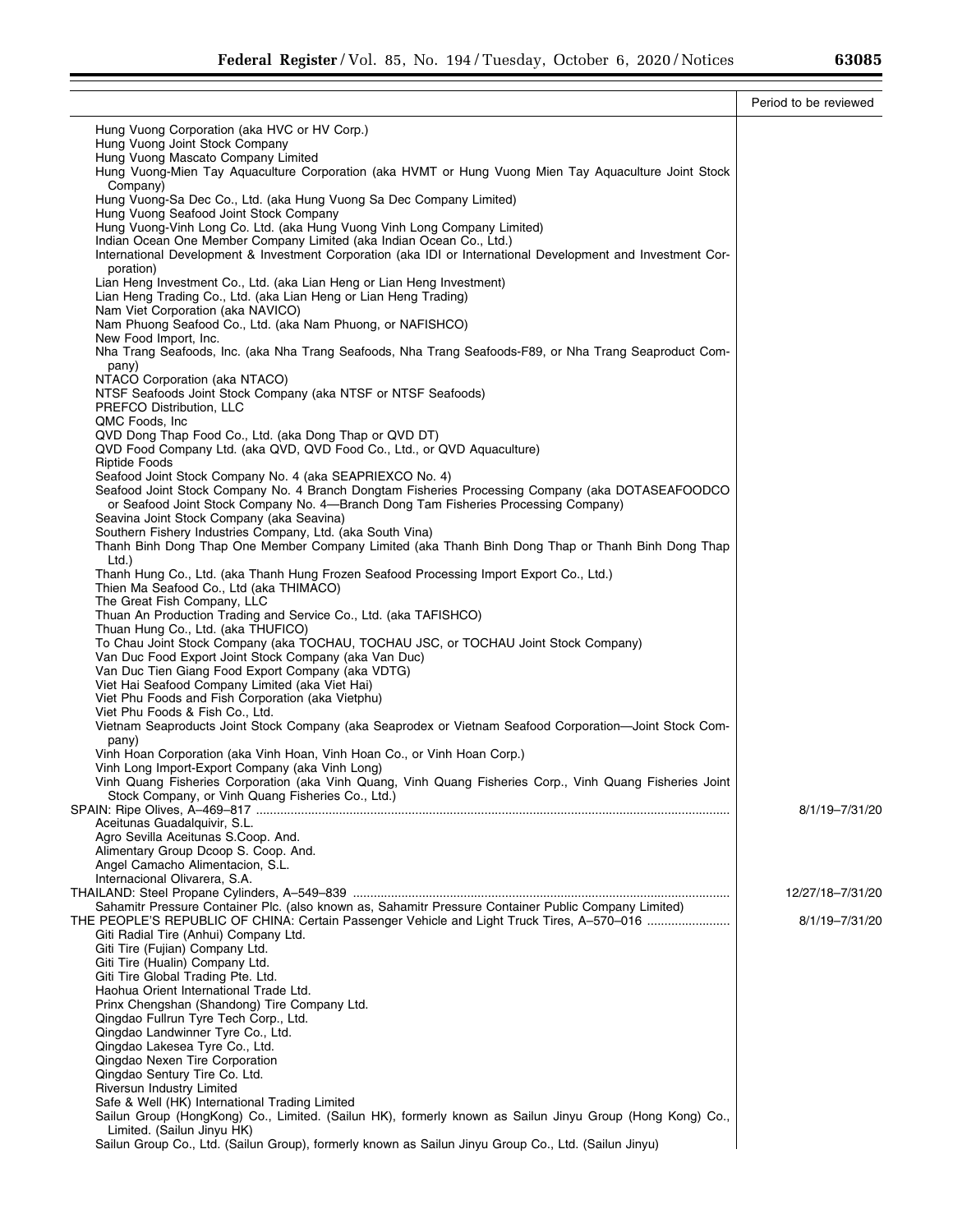|                                                                                                | Period to be reviewed |
|------------------------------------------------------------------------------------------------|-----------------------|
| Sailun Tire Americas Inc., formerly known as SJI North America Inc.                            |                       |
| Sailun Tire International Corp                                                                 |                       |
| Shandong Guofeng Rubber Plastics Co., Ltd.                                                     |                       |
| Shandong Linglong Tyre Co., Ltd.                                                               |                       |
| Shandong New Continent Tire Co., Ltd.                                                          |                       |
| Shandong Province Sanli Tire Manufacture Co., Ltd.                                             |                       |
| Shandong Qilun Rubber Co., Ltd<br>Shandong Wanda Boto Tyre Co., Ltd.                           |                       |
| Shouguang Firemax Tyre Co., Ltd.                                                               |                       |
| Sumitomo Rubber (Changshu) Co., Ltd.                                                           |                       |
| Sumitomo Rubber (Hunan) Co. Ltd.                                                               |                       |
| Windforce Tyre Co., Limited                                                                    |                       |
| Zhaoqing Junhong Co., Ltd.                                                                     | 8/1/19-7/31/20        |
| <b>ARaymond Automotive Fasteners</b>                                                           |                       |
| Achbest Company Ltd.                                                                           |                       |
| Air Tiger Express (Asia) Inc.                                                                  |                       |
| A-Jax Enterprises Ltd.                                                                         |                       |
| Alfa Marine (Shanghai) Co., Ltd                                                                |                       |
| Alltrade Pacific Co., Ltd.                                                                     |                       |
| Am Global Shipping Lines Co., Ltd.<br>American Ocean Maritime Inc.                             |                       |
| Apex Maritime (Ningbo) Co., Ltd.                                                               |                       |
| Aplix Shanghai Fasteners                                                                       |                       |
| Arvid Nilsson Logistics & Trade (Shanghai) Co., Ltd                                            |                       |
| Astrotech Steels Pvt. Ltd.                                                                     |                       |
| Auto Way Wuxi Casting Industry Co<br>Beijing Catic Industry Limited                            |                       |
| Beijing Century Joyo Courier Service                                                           |                       |
| Beijing Jinheung Co., Ltd                                                                      |                       |
| Beijing Kang Jie Kong International Cargo Agent Co., Ltd.                                      |                       |
| Beijing MMCC Ltd.                                                                              |                       |
| Bollore Logistics China Co., Ltd Nanjing Branch                                                |                       |
| Bollore Logistics China Co., Ltd Tianjin Branch                                                |                       |
| <b>Bonuts Hardware Logistics</b><br>Brilliant Group Logistics Corp.                            |                       |
| Brilliant Logistics Group Inc.                                                                 |                       |
| C.H. Robinson Freight Services (China)                                                         |                       |
| C.H. Robinson Freight Services China Ltd. Ningbo Branch                                        |                       |
| Caesar Shipping Logistics Co., Ltd.                                                            |                       |
| Cana (Rizhao) Hardware Co. Ltd.<br>Cangzhou Xingiao International Trade Co. Ltd.               |                       |
| Cargo Services (Tianjin) Co., Ltd.                                                             |                       |
| Carotrans                                                                                      |                       |
| Cas International Co., Ltd                                                                     |                       |
| Casia Global Logistics Company Ltd.                                                            |                       |
| Certified Products International Inc.                                                          |                       |
| Cheng Ch International Co., Ltd.<br>China International Freight (China) Ltd. Tianjin Branch    |                       |
| China International Freight Co. Ltd.                                                           |                       |
| China Mast Forwarders Co., Ltd.                                                                |                       |
| China Sea Marine Co., Ltd                                                                      |                       |
| China Staple Enterprise (Tianjin) Co., Ltd.                                                    |                       |
| Chinatrans International Limited                                                               |                       |
| Chinatrans International Limited (China) Ltd. Tianjin Branch<br>City Ocean Logistics Co., Ltd. |                       |
| Clearfreight Shanghai Limited                                                                  |                       |
| CN Worldwide International Freight Forwarding (Shanghai) Ltd.                                  |                       |
| Cosco International Freight Company                                                            |                       |
| CRSA Global Logistics (Shanghai) Co.                                                           |                       |
| CTS International Logistics Corporation Limited                                                |                       |
| D&F Material Products Ltd.<br>Daejin Steel Co. Ltd.                                            |                       |
| Dalian Dragon Star Imp. & Exp. Co., Ltd                                                        |                       |
| Dalian Wanxiang International Trade Co., Ltd                                                   |                       |
| Damco China Limited (Dongguan Forta Electronics Co. Ltd.)                                      |                       |
| Damco China Limited Ningbo Branch                                                              |                       |
| Damco China Limited Qingdao Branch                                                             |                       |
| Damco China Limited Shenzhen Branch                                                            |                       |
| Damco Shenzhen<br>De Fasteners Inc.                                                            |                       |
| Dezhou Hualude Hardware Products Co                                                            |                       |
| DHL Global Forwarding (China) Co., Ltd. Tianjin Branch                                         |                       |
| Doublemoon Hardware Company Ltd                                                                |                       |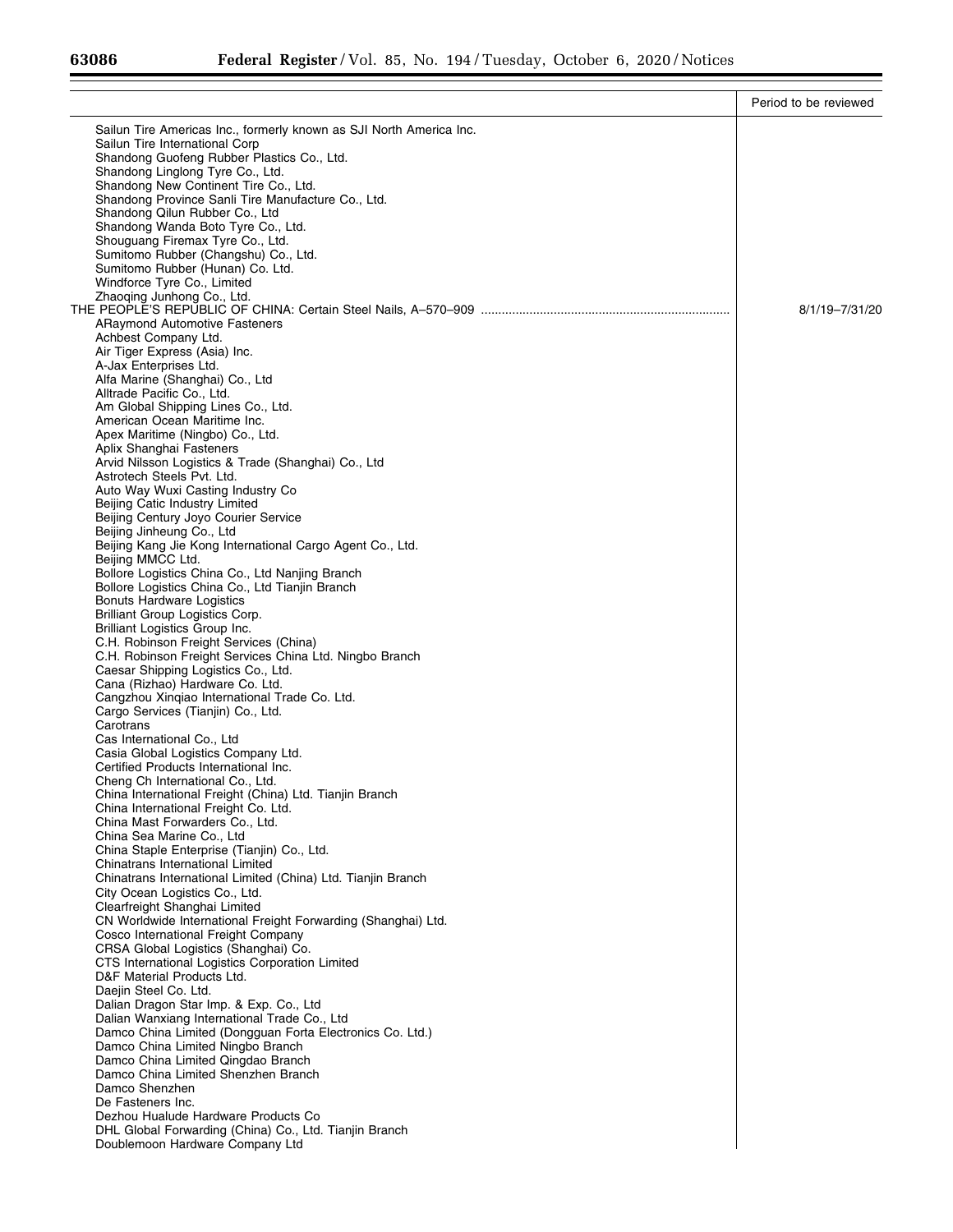|                                                                                                                 | Period to be reviewed |
|-----------------------------------------------------------------------------------------------------------------|-----------------------|
| Dsv Air & Sea Co., Ltd (Tianjin)                                                                                |                       |
| Dynamic Network Container Line Ltd                                                                              |                       |
| E Cargoway Logistics Co. Ltd.                                                                                   |                       |
| Eastrong International Logistics Co.<br>Eclat Int'l Co., Ltd.                                                   |                       |
| Eco-Friendly Floor Ltd.                                                                                         |                       |
| <b>ECO System Corporation</b>                                                                                   |                       |
| Ejen Brothers Limited                                                                                           |                       |
| <b>ELG Logistic</b>                                                                                             |                       |
| Essentra Plastic Products Ningbo Co.<br>Eternity Int'l Freight Forwarder                                        |                       |
| E-Top Shipping Co., Ltd                                                                                         |                       |
| Eumex Line Shenzhen Limited                                                                                     |                       |
| Evergreen Global                                                                                                |                       |
| Everscene Logistics Company Limited<br>Everstar Logistics Co., Ltd.                                             |                       |
| Faithful Engineering Products Co., Ltd.                                                                         |                       |
| Fastgrow International Co., Inc.                                                                                |                       |
| Fastic Shipping Co., Ltd.                                                                                       |                       |
| <b>Fedex International Freight</b><br>Forest Shipping International Ltd.                                        |                       |
| Foshan Hosontool Development Hardware                                                                           |                       |
| Fourever International Limited                                                                                  |                       |
| Geekay Wires Limited                                                                                            |                       |
| Gem-Duo Co., Ltd.<br>Gem-Year Industrial Co., Ltd.                                                              |                       |
| Global Link (Shanghai) Co., Ltd.                                                                                |                       |
| Glori-Industry Hongkong Incorporation                                                                           |                       |
| Grandpac Aviation Shanghai Co. Ltd.                                                                             |                       |
| GTG Logistics Co., Ltd (Tianjin Branch)                                                                         |                       |
| Guangdong Meite Mechanical Co., Ltd.<br>Guangzhou Caixuan Cosmetics Co., Ltd.                                   |                       |
| Guangzhou Feixing Trading Co., Ltd.                                                                             |                       |
| <b>Guangzhou Guanhong Cosmetics</b>                                                                             |                       |
| Guangzhou Unigel Nails Syst                                                                                     |                       |
| H&H International Forwarders Co., Ltd.<br>Haiyan Sanhuan Fasteners Co., Ltd.                                    |                       |
| Haiyan Yuanyang Standard Piece Co., Ltd.                                                                        |                       |
| Hangzhou Jiefa Materials Co., Ltd                                                                               |                       |
| Hebei Airsea Logistics Ltd.                                                                                     |                       |
| Hebei Cangzhou New Century Foreign Trade Co., Ltd.<br>Hebei Chunghwa Star International Trading Company Limited |                       |
| Hebei Five-Star Metal Products Co., Ltd.                                                                        |                       |
| Hebei Metal Trading Co., Ltd.                                                                                   |                       |
| Hebei Minghao Import & Export Co., Ltd                                                                          |                       |
| Hebei Minmetals Co., Ltd.<br>Hebei Tianfeng Metal Products Co., Ltd                                             |                       |
| Hecny Shipping Limited                                                                                          |                       |
| Hecny Transportation (Shanghai) Ltd.                                                                            |                       |
| Hengtuo Metal Products Co., Ltd                                                                                 |                       |
| Hong Kong Yu Xi Co., Ltd.                                                                                       |                       |
| Honour Lane Shipping Limited<br>Honour Lane Shipping Ltd Ningbo Branch                                          |                       |
| Honour Lane Shipping Ltd Qingdao Branch                                                                         |                       |
| Honour Lane Shipping Ltd. Tianjin Branch                                                                        |                       |
| Hualin Hydraulic Nantong Co., Ltd.                                                                              |                       |
| Hualin Ltd.<br>Huanghua Rc Business Co., Ltd                                                                    |                       |
| Huanghua Yingjin Hardware Products                                                                              |                       |
| Huiwen Jiahe (Shandong) Trading Co., Ltd.                                                                       |                       |
| Huzhou Jiehui Import And Export Co.                                                                             |                       |
| IFI & Morgan Ltd.                                                                                               |                       |
| Interglobo International Freight Co., Ltd.<br>J.Y. Logistics Co., Ltd.                                          |                       |
| Jade Shuttle Enterprise Co. Ltd.                                                                                |                       |
| JCD Group Company Limited                                                                                       |                       |
| Jeter Shipping Guangzhou Limited                                                                                |                       |
| Jiangsu Cheda Auto Accessories Co, Ltd.<br>Jiangsu Globe Logistics Ltd., Co.                                    |                       |
| Jiangsu Globe Logistics Ltd., Co., Tianjin Branch                                                               |                       |
| Jiangsu Soho Honry Import & Export Co.                                                                          |                       |
| Jiarong Enterprises Co., Ltd.                                                                                   |                       |
| Jiaxing Haijin Hardware Technology                                                                              |                       |
| Jiaxing Innofast Trading Co., Ltd.                                                                              |                       |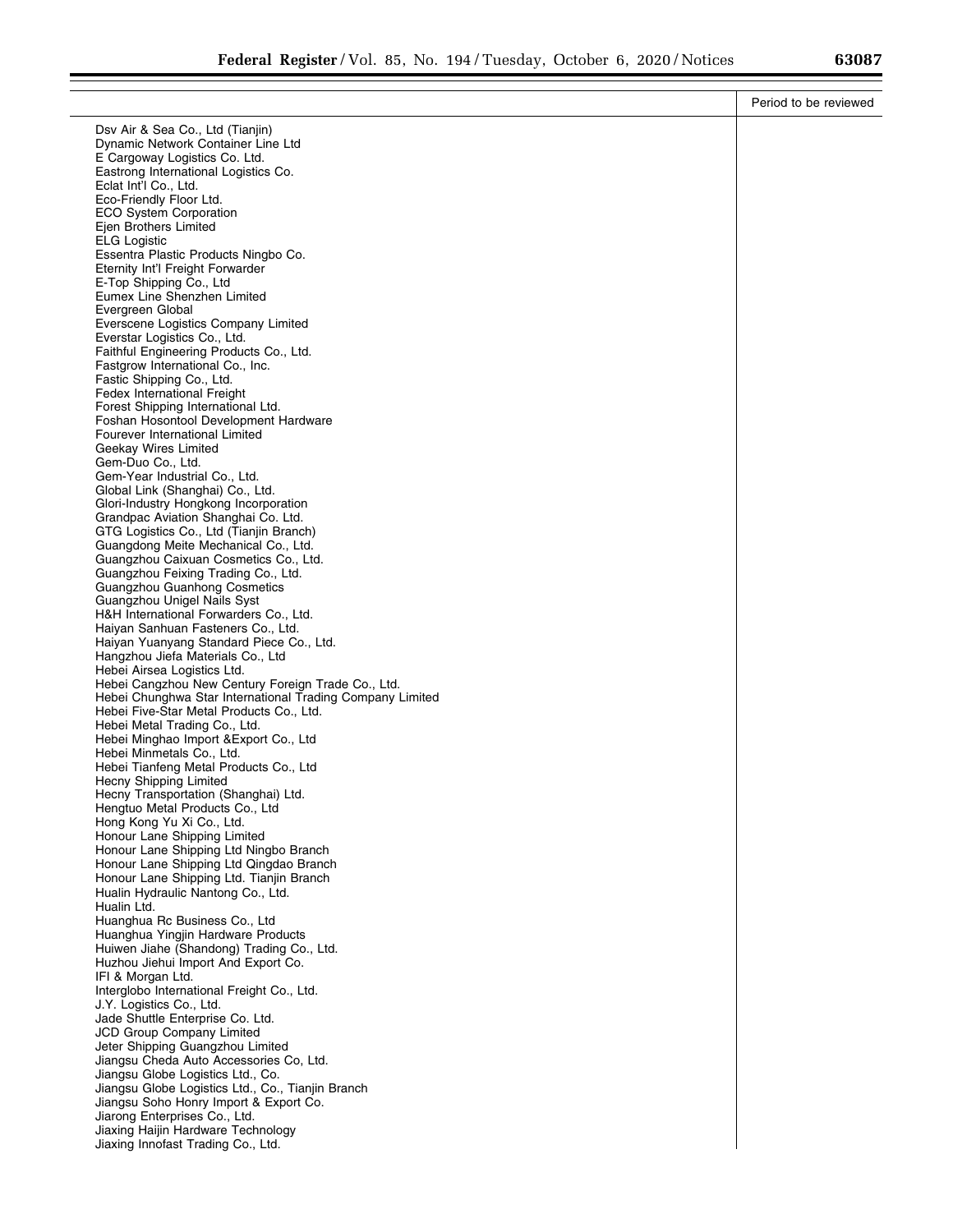| Jiaxing Port Lixin Fasteners Co., Ltd<br>Jiaxing TSR Hardware Inc.<br>Jiele Construction Materials<br>Jinan High Strength Standard Pa Co., Ltd.<br>Jinan Jinbao Plastic Co., Ltd.<br>Jinan Zhongchuan Equipment Co., Ltd.<br>Jinhai Hardware Co., Ltd.<br>Jinheung Steel Corporation<br>Jinsco International Corp.<br>Jushigiangsen (Tianjin)International<br>K-Apex International Freight (Ningbo) Co., Ltd.<br>K-Apex Logistics (Nanjing) Co., Ltd.<br>K-Apex Logistics (Qingdao) Co., Ltd.<br>K-Apex Logistics (Shanghai) Co., Ltd<br>K-Apex Logistics (Tianjin) Co., Ltd.<br>King Freight International Corp.<br>Kingshadow Co., Limited<br>Kingteam Precision Technology Co., Ltd.<br>Kintetsu World Express (China) Co.<br>Koram Inc.<br>Koram Steel Co., Ltd.<br>Korea Wire Co., Ltd.<br>Ko's Nail Incorporation<br>Kuehne & Nagel Ltd<br>Kuehne & Nagel Ltd Ningbo Branch Office<br>Kuehne & Nagel Ltd Tianjin Branch<br>Kuraray Magictape Shanghai Co Ltd<br>Lf Logistics (China) Co., Ltd.<br>Li Ya Xuan Furniture Factory<br>Liangmei Furniture Factory<br>Linkswork Logistics Limited<br>Linqing Huawei Bearing Co., Ltd.<br>Linyi Andi Supply Chain Co., Ltd.<br>Linyi Compass Supply Chain Co., Ltd<br>Linyi Flying Arrow Imp. & Exp. Co., Ltd.<br>Linyi Jianchengde Metal Hardware Co.<br>Linyi Vega Trading Co., Ltd.<br>Linyi Wan Gong Industry & Trade Co., Ltd.<br>Lishui Hongda Industry Co., Ltd<br>M+R Forwarding (China) Ltd.<br>M+R Forwarding (China) Ltd. Tianjin<br>Madison Shanghai Trading Co., Ltd.<br>Mallory Alexander (Asia Pacific)<br>Master International Logistics China Co., Ltd.<br>Maxwide Logistics Inc.<br>MB Logistics International Cn Ltd.<br>Mingguang Abundant Hardware Products Co. Ltd.<br>Mingguang Ruifeng Hardware Products<br>Morito Scovill HK Co., Ltd.<br>Nailtech Co. Ltd.<br>Nanjing Caiqing Hardware Co., Ltd<br>Nanjing North Star Intl Freight Forwarder Co Ltd<br>Nanjing Nuochun Hardware Co., Ltd.<br>Nanjing Toua Hardware & Tools Co. Ltd.<br>Nanjing Yuechang Hardware Co., Ltd.<br>Neptune Shipping Limited<br>New Chain Logistics Co., Ltd<br>New Line Industry Company Limited<br>New Pole Power System Co Ltd<br>Nightingale Global Co., Ltd<br>Ningbo Beilun Xiangzi Imp&Exp Co., Ltd.<br>Ningbo Cosmos International Logistics<br>Ningbo Echoes International Trading Co., Ltd.<br>Ningbo Etdz Holdings Ltd<br>Ningbo Giftyland Co., Limited<br>Ningbo Haishu Ling Lang Trade Co., L<br>Ningbo Haitian Holding Group Co., Ltd.<br>Ningbo Hyderon Hardware Co., Ltd<br>Ningbo Kaili International Trading<br>Ningbo Kan Grow Bags Co., Ltd<br>Ningbo Langyi Metal Products Co., Ltd.<br>Ningbo Nd Imp. & Exp., Co., Ltd.<br>Ningbo Panxiang Imp & Exp Co., Ltd.<br>Ningbo Port Southeast Logistics Gro | Period to be reviewed |
|--------------------------------------------------------------------------------------------------------------------------------------------------------------------------------------------------------------------------------------------------------------------------------------------------------------------------------------------------------------------------------------------------------------------------------------------------------------------------------------------------------------------------------------------------------------------------------------------------------------------------------------------------------------------------------------------------------------------------------------------------------------------------------------------------------------------------------------------------------------------------------------------------------------------------------------------------------------------------------------------------------------------------------------------------------------------------------------------------------------------------------------------------------------------------------------------------------------------------------------------------------------------------------------------------------------------------------------------------------------------------------------------------------------------------------------------------------------------------------------------------------------------------------------------------------------------------------------------------------------------------------------------------------------------------------------------------------------------------------------------------------------------------------------------------------------------------------------------------------------------------------------------------------------------------------------------------------------------------------------------------------------------------------------------------------------------------------------------------------------------------------------------------------------------------------------------------------------------------------------------------------------------------------------------------------------------------------------------------------------------------------------------------------------------------------------------------------------------------------------------------------------------------------------------------------------------------------------------------------------------------------------------------------------------------------------------------------------------------------------------------------------------------------|-----------------------|
|                                                                                                                                                                                                                                                                                                                                                                                                                                                                                                                                                                                                                                                                                                                                                                                                                                                                                                                                                                                                                                                                                                                                                                                                                                                                                                                                                                                                                                                                                                                                                                                                                                                                                                                                                                                                                                                                                                                                                                                                                                                                                                                                                                                                                                                                                                                                                                                                                                                                                                                                                                                                                                                                                                                                                                                |                       |
|                                                                                                                                                                                                                                                                                                                                                                                                                                                                                                                                                                                                                                                                                                                                                                                                                                                                                                                                                                                                                                                                                                                                                                                                                                                                                                                                                                                                                                                                                                                                                                                                                                                                                                                                                                                                                                                                                                                                                                                                                                                                                                                                                                                                                                                                                                                                                                                                                                                                                                                                                                                                                                                                                                                                                                                |                       |
|                                                                                                                                                                                                                                                                                                                                                                                                                                                                                                                                                                                                                                                                                                                                                                                                                                                                                                                                                                                                                                                                                                                                                                                                                                                                                                                                                                                                                                                                                                                                                                                                                                                                                                                                                                                                                                                                                                                                                                                                                                                                                                                                                                                                                                                                                                                                                                                                                                                                                                                                                                                                                                                                                                                                                                                |                       |
|                                                                                                                                                                                                                                                                                                                                                                                                                                                                                                                                                                                                                                                                                                                                                                                                                                                                                                                                                                                                                                                                                                                                                                                                                                                                                                                                                                                                                                                                                                                                                                                                                                                                                                                                                                                                                                                                                                                                                                                                                                                                                                                                                                                                                                                                                                                                                                                                                                                                                                                                                                                                                                                                                                                                                                                |                       |
|                                                                                                                                                                                                                                                                                                                                                                                                                                                                                                                                                                                                                                                                                                                                                                                                                                                                                                                                                                                                                                                                                                                                                                                                                                                                                                                                                                                                                                                                                                                                                                                                                                                                                                                                                                                                                                                                                                                                                                                                                                                                                                                                                                                                                                                                                                                                                                                                                                                                                                                                                                                                                                                                                                                                                                                |                       |
|                                                                                                                                                                                                                                                                                                                                                                                                                                                                                                                                                                                                                                                                                                                                                                                                                                                                                                                                                                                                                                                                                                                                                                                                                                                                                                                                                                                                                                                                                                                                                                                                                                                                                                                                                                                                                                                                                                                                                                                                                                                                                                                                                                                                                                                                                                                                                                                                                                                                                                                                                                                                                                                                                                                                                                                |                       |
|                                                                                                                                                                                                                                                                                                                                                                                                                                                                                                                                                                                                                                                                                                                                                                                                                                                                                                                                                                                                                                                                                                                                                                                                                                                                                                                                                                                                                                                                                                                                                                                                                                                                                                                                                                                                                                                                                                                                                                                                                                                                                                                                                                                                                                                                                                                                                                                                                                                                                                                                                                                                                                                                                                                                                                                |                       |
|                                                                                                                                                                                                                                                                                                                                                                                                                                                                                                                                                                                                                                                                                                                                                                                                                                                                                                                                                                                                                                                                                                                                                                                                                                                                                                                                                                                                                                                                                                                                                                                                                                                                                                                                                                                                                                                                                                                                                                                                                                                                                                                                                                                                                                                                                                                                                                                                                                                                                                                                                                                                                                                                                                                                                                                |                       |
|                                                                                                                                                                                                                                                                                                                                                                                                                                                                                                                                                                                                                                                                                                                                                                                                                                                                                                                                                                                                                                                                                                                                                                                                                                                                                                                                                                                                                                                                                                                                                                                                                                                                                                                                                                                                                                                                                                                                                                                                                                                                                                                                                                                                                                                                                                                                                                                                                                                                                                                                                                                                                                                                                                                                                                                |                       |
|                                                                                                                                                                                                                                                                                                                                                                                                                                                                                                                                                                                                                                                                                                                                                                                                                                                                                                                                                                                                                                                                                                                                                                                                                                                                                                                                                                                                                                                                                                                                                                                                                                                                                                                                                                                                                                                                                                                                                                                                                                                                                                                                                                                                                                                                                                                                                                                                                                                                                                                                                                                                                                                                                                                                                                                |                       |
|                                                                                                                                                                                                                                                                                                                                                                                                                                                                                                                                                                                                                                                                                                                                                                                                                                                                                                                                                                                                                                                                                                                                                                                                                                                                                                                                                                                                                                                                                                                                                                                                                                                                                                                                                                                                                                                                                                                                                                                                                                                                                                                                                                                                                                                                                                                                                                                                                                                                                                                                                                                                                                                                                                                                                                                |                       |
|                                                                                                                                                                                                                                                                                                                                                                                                                                                                                                                                                                                                                                                                                                                                                                                                                                                                                                                                                                                                                                                                                                                                                                                                                                                                                                                                                                                                                                                                                                                                                                                                                                                                                                                                                                                                                                                                                                                                                                                                                                                                                                                                                                                                                                                                                                                                                                                                                                                                                                                                                                                                                                                                                                                                                                                |                       |
|                                                                                                                                                                                                                                                                                                                                                                                                                                                                                                                                                                                                                                                                                                                                                                                                                                                                                                                                                                                                                                                                                                                                                                                                                                                                                                                                                                                                                                                                                                                                                                                                                                                                                                                                                                                                                                                                                                                                                                                                                                                                                                                                                                                                                                                                                                                                                                                                                                                                                                                                                                                                                                                                                                                                                                                |                       |
|                                                                                                                                                                                                                                                                                                                                                                                                                                                                                                                                                                                                                                                                                                                                                                                                                                                                                                                                                                                                                                                                                                                                                                                                                                                                                                                                                                                                                                                                                                                                                                                                                                                                                                                                                                                                                                                                                                                                                                                                                                                                                                                                                                                                                                                                                                                                                                                                                                                                                                                                                                                                                                                                                                                                                                                |                       |
|                                                                                                                                                                                                                                                                                                                                                                                                                                                                                                                                                                                                                                                                                                                                                                                                                                                                                                                                                                                                                                                                                                                                                                                                                                                                                                                                                                                                                                                                                                                                                                                                                                                                                                                                                                                                                                                                                                                                                                                                                                                                                                                                                                                                                                                                                                                                                                                                                                                                                                                                                                                                                                                                                                                                                                                |                       |
|                                                                                                                                                                                                                                                                                                                                                                                                                                                                                                                                                                                                                                                                                                                                                                                                                                                                                                                                                                                                                                                                                                                                                                                                                                                                                                                                                                                                                                                                                                                                                                                                                                                                                                                                                                                                                                                                                                                                                                                                                                                                                                                                                                                                                                                                                                                                                                                                                                                                                                                                                                                                                                                                                                                                                                                |                       |
|                                                                                                                                                                                                                                                                                                                                                                                                                                                                                                                                                                                                                                                                                                                                                                                                                                                                                                                                                                                                                                                                                                                                                                                                                                                                                                                                                                                                                                                                                                                                                                                                                                                                                                                                                                                                                                                                                                                                                                                                                                                                                                                                                                                                                                                                                                                                                                                                                                                                                                                                                                                                                                                                                                                                                                                |                       |
|                                                                                                                                                                                                                                                                                                                                                                                                                                                                                                                                                                                                                                                                                                                                                                                                                                                                                                                                                                                                                                                                                                                                                                                                                                                                                                                                                                                                                                                                                                                                                                                                                                                                                                                                                                                                                                                                                                                                                                                                                                                                                                                                                                                                                                                                                                                                                                                                                                                                                                                                                                                                                                                                                                                                                                                |                       |
|                                                                                                                                                                                                                                                                                                                                                                                                                                                                                                                                                                                                                                                                                                                                                                                                                                                                                                                                                                                                                                                                                                                                                                                                                                                                                                                                                                                                                                                                                                                                                                                                                                                                                                                                                                                                                                                                                                                                                                                                                                                                                                                                                                                                                                                                                                                                                                                                                                                                                                                                                                                                                                                                                                                                                                                |                       |
|                                                                                                                                                                                                                                                                                                                                                                                                                                                                                                                                                                                                                                                                                                                                                                                                                                                                                                                                                                                                                                                                                                                                                                                                                                                                                                                                                                                                                                                                                                                                                                                                                                                                                                                                                                                                                                                                                                                                                                                                                                                                                                                                                                                                                                                                                                                                                                                                                                                                                                                                                                                                                                                                                                                                                                                |                       |
|                                                                                                                                                                                                                                                                                                                                                                                                                                                                                                                                                                                                                                                                                                                                                                                                                                                                                                                                                                                                                                                                                                                                                                                                                                                                                                                                                                                                                                                                                                                                                                                                                                                                                                                                                                                                                                                                                                                                                                                                                                                                                                                                                                                                                                                                                                                                                                                                                                                                                                                                                                                                                                                                                                                                                                                |                       |
|                                                                                                                                                                                                                                                                                                                                                                                                                                                                                                                                                                                                                                                                                                                                                                                                                                                                                                                                                                                                                                                                                                                                                                                                                                                                                                                                                                                                                                                                                                                                                                                                                                                                                                                                                                                                                                                                                                                                                                                                                                                                                                                                                                                                                                                                                                                                                                                                                                                                                                                                                                                                                                                                                                                                                                                |                       |
|                                                                                                                                                                                                                                                                                                                                                                                                                                                                                                                                                                                                                                                                                                                                                                                                                                                                                                                                                                                                                                                                                                                                                                                                                                                                                                                                                                                                                                                                                                                                                                                                                                                                                                                                                                                                                                                                                                                                                                                                                                                                                                                                                                                                                                                                                                                                                                                                                                                                                                                                                                                                                                                                                                                                                                                |                       |
|                                                                                                                                                                                                                                                                                                                                                                                                                                                                                                                                                                                                                                                                                                                                                                                                                                                                                                                                                                                                                                                                                                                                                                                                                                                                                                                                                                                                                                                                                                                                                                                                                                                                                                                                                                                                                                                                                                                                                                                                                                                                                                                                                                                                                                                                                                                                                                                                                                                                                                                                                                                                                                                                                                                                                                                |                       |
|                                                                                                                                                                                                                                                                                                                                                                                                                                                                                                                                                                                                                                                                                                                                                                                                                                                                                                                                                                                                                                                                                                                                                                                                                                                                                                                                                                                                                                                                                                                                                                                                                                                                                                                                                                                                                                                                                                                                                                                                                                                                                                                                                                                                                                                                                                                                                                                                                                                                                                                                                                                                                                                                                                                                                                                |                       |
|                                                                                                                                                                                                                                                                                                                                                                                                                                                                                                                                                                                                                                                                                                                                                                                                                                                                                                                                                                                                                                                                                                                                                                                                                                                                                                                                                                                                                                                                                                                                                                                                                                                                                                                                                                                                                                                                                                                                                                                                                                                                                                                                                                                                                                                                                                                                                                                                                                                                                                                                                                                                                                                                                                                                                                                |                       |
|                                                                                                                                                                                                                                                                                                                                                                                                                                                                                                                                                                                                                                                                                                                                                                                                                                                                                                                                                                                                                                                                                                                                                                                                                                                                                                                                                                                                                                                                                                                                                                                                                                                                                                                                                                                                                                                                                                                                                                                                                                                                                                                                                                                                                                                                                                                                                                                                                                                                                                                                                                                                                                                                                                                                                                                |                       |
|                                                                                                                                                                                                                                                                                                                                                                                                                                                                                                                                                                                                                                                                                                                                                                                                                                                                                                                                                                                                                                                                                                                                                                                                                                                                                                                                                                                                                                                                                                                                                                                                                                                                                                                                                                                                                                                                                                                                                                                                                                                                                                                                                                                                                                                                                                                                                                                                                                                                                                                                                                                                                                                                                                                                                                                |                       |
|                                                                                                                                                                                                                                                                                                                                                                                                                                                                                                                                                                                                                                                                                                                                                                                                                                                                                                                                                                                                                                                                                                                                                                                                                                                                                                                                                                                                                                                                                                                                                                                                                                                                                                                                                                                                                                                                                                                                                                                                                                                                                                                                                                                                                                                                                                                                                                                                                                                                                                                                                                                                                                                                                                                                                                                |                       |
|                                                                                                                                                                                                                                                                                                                                                                                                                                                                                                                                                                                                                                                                                                                                                                                                                                                                                                                                                                                                                                                                                                                                                                                                                                                                                                                                                                                                                                                                                                                                                                                                                                                                                                                                                                                                                                                                                                                                                                                                                                                                                                                                                                                                                                                                                                                                                                                                                                                                                                                                                                                                                                                                                                                                                                                |                       |
|                                                                                                                                                                                                                                                                                                                                                                                                                                                                                                                                                                                                                                                                                                                                                                                                                                                                                                                                                                                                                                                                                                                                                                                                                                                                                                                                                                                                                                                                                                                                                                                                                                                                                                                                                                                                                                                                                                                                                                                                                                                                                                                                                                                                                                                                                                                                                                                                                                                                                                                                                                                                                                                                                                                                                                                |                       |
|                                                                                                                                                                                                                                                                                                                                                                                                                                                                                                                                                                                                                                                                                                                                                                                                                                                                                                                                                                                                                                                                                                                                                                                                                                                                                                                                                                                                                                                                                                                                                                                                                                                                                                                                                                                                                                                                                                                                                                                                                                                                                                                                                                                                                                                                                                                                                                                                                                                                                                                                                                                                                                                                                                                                                                                |                       |
|                                                                                                                                                                                                                                                                                                                                                                                                                                                                                                                                                                                                                                                                                                                                                                                                                                                                                                                                                                                                                                                                                                                                                                                                                                                                                                                                                                                                                                                                                                                                                                                                                                                                                                                                                                                                                                                                                                                                                                                                                                                                                                                                                                                                                                                                                                                                                                                                                                                                                                                                                                                                                                                                                                                                                                                |                       |
|                                                                                                                                                                                                                                                                                                                                                                                                                                                                                                                                                                                                                                                                                                                                                                                                                                                                                                                                                                                                                                                                                                                                                                                                                                                                                                                                                                                                                                                                                                                                                                                                                                                                                                                                                                                                                                                                                                                                                                                                                                                                                                                                                                                                                                                                                                                                                                                                                                                                                                                                                                                                                                                                                                                                                                                |                       |
|                                                                                                                                                                                                                                                                                                                                                                                                                                                                                                                                                                                                                                                                                                                                                                                                                                                                                                                                                                                                                                                                                                                                                                                                                                                                                                                                                                                                                                                                                                                                                                                                                                                                                                                                                                                                                                                                                                                                                                                                                                                                                                                                                                                                                                                                                                                                                                                                                                                                                                                                                                                                                                                                                                                                                                                |                       |
|                                                                                                                                                                                                                                                                                                                                                                                                                                                                                                                                                                                                                                                                                                                                                                                                                                                                                                                                                                                                                                                                                                                                                                                                                                                                                                                                                                                                                                                                                                                                                                                                                                                                                                                                                                                                                                                                                                                                                                                                                                                                                                                                                                                                                                                                                                                                                                                                                                                                                                                                                                                                                                                                                                                                                                                |                       |
|                                                                                                                                                                                                                                                                                                                                                                                                                                                                                                                                                                                                                                                                                                                                                                                                                                                                                                                                                                                                                                                                                                                                                                                                                                                                                                                                                                                                                                                                                                                                                                                                                                                                                                                                                                                                                                                                                                                                                                                                                                                                                                                                                                                                                                                                                                                                                                                                                                                                                                                                                                                                                                                                                                                                                                                |                       |
|                                                                                                                                                                                                                                                                                                                                                                                                                                                                                                                                                                                                                                                                                                                                                                                                                                                                                                                                                                                                                                                                                                                                                                                                                                                                                                                                                                                                                                                                                                                                                                                                                                                                                                                                                                                                                                                                                                                                                                                                                                                                                                                                                                                                                                                                                                                                                                                                                                                                                                                                                                                                                                                                                                                                                                                |                       |
|                                                                                                                                                                                                                                                                                                                                                                                                                                                                                                                                                                                                                                                                                                                                                                                                                                                                                                                                                                                                                                                                                                                                                                                                                                                                                                                                                                                                                                                                                                                                                                                                                                                                                                                                                                                                                                                                                                                                                                                                                                                                                                                                                                                                                                                                                                                                                                                                                                                                                                                                                                                                                                                                                                                                                                                |                       |
|                                                                                                                                                                                                                                                                                                                                                                                                                                                                                                                                                                                                                                                                                                                                                                                                                                                                                                                                                                                                                                                                                                                                                                                                                                                                                                                                                                                                                                                                                                                                                                                                                                                                                                                                                                                                                                                                                                                                                                                                                                                                                                                                                                                                                                                                                                                                                                                                                                                                                                                                                                                                                                                                                                                                                                                |                       |
|                                                                                                                                                                                                                                                                                                                                                                                                                                                                                                                                                                                                                                                                                                                                                                                                                                                                                                                                                                                                                                                                                                                                                                                                                                                                                                                                                                                                                                                                                                                                                                                                                                                                                                                                                                                                                                                                                                                                                                                                                                                                                                                                                                                                                                                                                                                                                                                                                                                                                                                                                                                                                                                                                                                                                                                |                       |
|                                                                                                                                                                                                                                                                                                                                                                                                                                                                                                                                                                                                                                                                                                                                                                                                                                                                                                                                                                                                                                                                                                                                                                                                                                                                                                                                                                                                                                                                                                                                                                                                                                                                                                                                                                                                                                                                                                                                                                                                                                                                                                                                                                                                                                                                                                                                                                                                                                                                                                                                                                                                                                                                                                                                                                                |                       |
|                                                                                                                                                                                                                                                                                                                                                                                                                                                                                                                                                                                                                                                                                                                                                                                                                                                                                                                                                                                                                                                                                                                                                                                                                                                                                                                                                                                                                                                                                                                                                                                                                                                                                                                                                                                                                                                                                                                                                                                                                                                                                                                                                                                                                                                                                                                                                                                                                                                                                                                                                                                                                                                                                                                                                                                |                       |
|                                                                                                                                                                                                                                                                                                                                                                                                                                                                                                                                                                                                                                                                                                                                                                                                                                                                                                                                                                                                                                                                                                                                                                                                                                                                                                                                                                                                                                                                                                                                                                                                                                                                                                                                                                                                                                                                                                                                                                                                                                                                                                                                                                                                                                                                                                                                                                                                                                                                                                                                                                                                                                                                                                                                                                                |                       |
|                                                                                                                                                                                                                                                                                                                                                                                                                                                                                                                                                                                                                                                                                                                                                                                                                                                                                                                                                                                                                                                                                                                                                                                                                                                                                                                                                                                                                                                                                                                                                                                                                                                                                                                                                                                                                                                                                                                                                                                                                                                                                                                                                                                                                                                                                                                                                                                                                                                                                                                                                                                                                                                                                                                                                                                |                       |
|                                                                                                                                                                                                                                                                                                                                                                                                                                                                                                                                                                                                                                                                                                                                                                                                                                                                                                                                                                                                                                                                                                                                                                                                                                                                                                                                                                                                                                                                                                                                                                                                                                                                                                                                                                                                                                                                                                                                                                                                                                                                                                                                                                                                                                                                                                                                                                                                                                                                                                                                                                                                                                                                                                                                                                                |                       |
|                                                                                                                                                                                                                                                                                                                                                                                                                                                                                                                                                                                                                                                                                                                                                                                                                                                                                                                                                                                                                                                                                                                                                                                                                                                                                                                                                                                                                                                                                                                                                                                                                                                                                                                                                                                                                                                                                                                                                                                                                                                                                                                                                                                                                                                                                                                                                                                                                                                                                                                                                                                                                                                                                                                                                                                |                       |
|                                                                                                                                                                                                                                                                                                                                                                                                                                                                                                                                                                                                                                                                                                                                                                                                                                                                                                                                                                                                                                                                                                                                                                                                                                                                                                                                                                                                                                                                                                                                                                                                                                                                                                                                                                                                                                                                                                                                                                                                                                                                                                                                                                                                                                                                                                                                                                                                                                                                                                                                                                                                                                                                                                                                                                                |                       |
|                                                                                                                                                                                                                                                                                                                                                                                                                                                                                                                                                                                                                                                                                                                                                                                                                                                                                                                                                                                                                                                                                                                                                                                                                                                                                                                                                                                                                                                                                                                                                                                                                                                                                                                                                                                                                                                                                                                                                                                                                                                                                                                                                                                                                                                                                                                                                                                                                                                                                                                                                                                                                                                                                                                                                                                |                       |
|                                                                                                                                                                                                                                                                                                                                                                                                                                                                                                                                                                                                                                                                                                                                                                                                                                                                                                                                                                                                                                                                                                                                                                                                                                                                                                                                                                                                                                                                                                                                                                                                                                                                                                                                                                                                                                                                                                                                                                                                                                                                                                                                                                                                                                                                                                                                                                                                                                                                                                                                                                                                                                                                                                                                                                                |                       |
|                                                                                                                                                                                                                                                                                                                                                                                                                                                                                                                                                                                                                                                                                                                                                                                                                                                                                                                                                                                                                                                                                                                                                                                                                                                                                                                                                                                                                                                                                                                                                                                                                                                                                                                                                                                                                                                                                                                                                                                                                                                                                                                                                                                                                                                                                                                                                                                                                                                                                                                                                                                                                                                                                                                                                                                |                       |
|                                                                                                                                                                                                                                                                                                                                                                                                                                                                                                                                                                                                                                                                                                                                                                                                                                                                                                                                                                                                                                                                                                                                                                                                                                                                                                                                                                                                                                                                                                                                                                                                                                                                                                                                                                                                                                                                                                                                                                                                                                                                                                                                                                                                                                                                                                                                                                                                                                                                                                                                                                                                                                                                                                                                                                                |                       |
|                                                                                                                                                                                                                                                                                                                                                                                                                                                                                                                                                                                                                                                                                                                                                                                                                                                                                                                                                                                                                                                                                                                                                                                                                                                                                                                                                                                                                                                                                                                                                                                                                                                                                                                                                                                                                                                                                                                                                                                                                                                                                                                                                                                                                                                                                                                                                                                                                                                                                                                                                                                                                                                                                                                                                                                |                       |
|                                                                                                                                                                                                                                                                                                                                                                                                                                                                                                                                                                                                                                                                                                                                                                                                                                                                                                                                                                                                                                                                                                                                                                                                                                                                                                                                                                                                                                                                                                                                                                                                                                                                                                                                                                                                                                                                                                                                                                                                                                                                                                                                                                                                                                                                                                                                                                                                                                                                                                                                                                                                                                                                                                                                                                                |                       |
|                                                                                                                                                                                                                                                                                                                                                                                                                                                                                                                                                                                                                                                                                                                                                                                                                                                                                                                                                                                                                                                                                                                                                                                                                                                                                                                                                                                                                                                                                                                                                                                                                                                                                                                                                                                                                                                                                                                                                                                                                                                                                                                                                                                                                                                                                                                                                                                                                                                                                                                                                                                                                                                                                                                                                                                |                       |
|                                                                                                                                                                                                                                                                                                                                                                                                                                                                                                                                                                                                                                                                                                                                                                                                                                                                                                                                                                                                                                                                                                                                                                                                                                                                                                                                                                                                                                                                                                                                                                                                                                                                                                                                                                                                                                                                                                                                                                                                                                                                                                                                                                                                                                                                                                                                                                                                                                                                                                                                                                                                                                                                                                                                                                                |                       |
|                                                                                                                                                                                                                                                                                                                                                                                                                                                                                                                                                                                                                                                                                                                                                                                                                                                                                                                                                                                                                                                                                                                                                                                                                                                                                                                                                                                                                                                                                                                                                                                                                                                                                                                                                                                                                                                                                                                                                                                                                                                                                                                                                                                                                                                                                                                                                                                                                                                                                                                                                                                                                                                                                                                                                                                |                       |
|                                                                                                                                                                                                                                                                                                                                                                                                                                                                                                                                                                                                                                                                                                                                                                                                                                                                                                                                                                                                                                                                                                                                                                                                                                                                                                                                                                                                                                                                                                                                                                                                                                                                                                                                                                                                                                                                                                                                                                                                                                                                                                                                                                                                                                                                                                                                                                                                                                                                                                                                                                                                                                                                                                                                                                                |                       |
|                                                                                                                                                                                                                                                                                                                                                                                                                                                                                                                                                                                                                                                                                                                                                                                                                                                                                                                                                                                                                                                                                                                                                                                                                                                                                                                                                                                                                                                                                                                                                                                                                                                                                                                                                                                                                                                                                                                                                                                                                                                                                                                                                                                                                                                                                                                                                                                                                                                                                                                                                                                                                                                                                                                                                                                |                       |
|                                                                                                                                                                                                                                                                                                                                                                                                                                                                                                                                                                                                                                                                                                                                                                                                                                                                                                                                                                                                                                                                                                                                                                                                                                                                                                                                                                                                                                                                                                                                                                                                                                                                                                                                                                                                                                                                                                                                                                                                                                                                                                                                                                                                                                                                                                                                                                                                                                                                                                                                                                                                                                                                                                                                                                                |                       |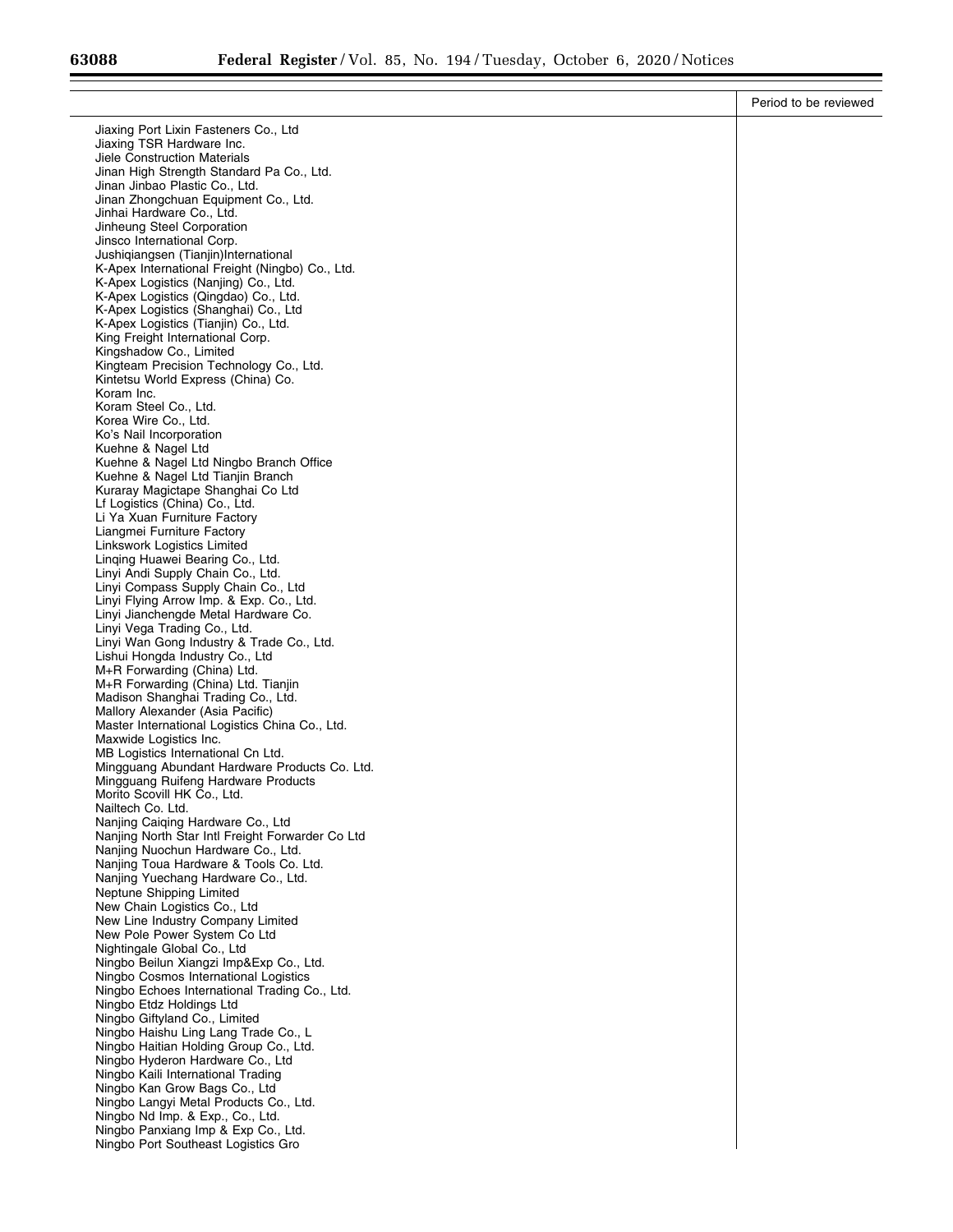|                                                                                                   | Period to be reviewed |
|---------------------------------------------------------------------------------------------------|-----------------------|
| Ningbo Shixun Import & Export Co., Ltd.                                                           |                       |
| Ningbo Skycan Mold Manufacturing Ltd.                                                             |                       |
| Ningbo Tiangi Ecommerce Co Ltd                                                                    |                       |
| Ningbo Truepower Import & Export Co., Ltd.<br>Ningbo United Group Import & Export Co., Ltd.       |                       |
| Ningbo Wepartner Import & Export Company Limited                                                  |                       |
| Ningbo Winjoy Intl Trading Co.                                                                    |                       |
| Ningbo Winpex Imp & Exp Co., Ltd.                                                                 |                       |
| Ningbo Yanyi Trade Co Ltd                                                                         |                       |
| Ningbo Yinzhou Angelstar (International Trading) Co., Ltd.<br>Ningbo Yinzhou Wintie Auto Parts Co |                       |
| Ningbo Zhenda Stationery Co., Ltd.                                                                |                       |
| Ninghai Rayguang Horsemanship Products Co., Ltd                                                   |                       |
| Ocean Industrial Co Limited                                                                       |                       |
| Ocean King Industries Limited                                                                     |                       |
| OEC Logistics (Qingdao) Co., Ltd<br>OEC Logistics (Qingdao) Co., Ltd, Tianjin Branch              |                       |
| OEC Logistics (Qingdao) Co., Ltd. (Dalian Branch)                                                 |                       |
| One Touch Share Co., Limited                                                                      |                       |
| Ong Ming Enterprise Co., Ltd.                                                                     |                       |
| OOCL Logistics (China) Limited                                                                    |                       |
| Orient Express Container Co., Ltd<br>Orient Express Container Co., Ltd. Shenzhen Branch           |                       |
| Orient Star Transport International                                                               |                       |
| Oriental Air Transport Service Inc.                                                               |                       |
| Oriental Logistics Group Ltd.                                                                     |                       |
| Pacific Link International Freight                                                                |                       |
| Pacific Star Express (China) Co., Ltd.<br>Packcraft Co., Ltd.                                     |                       |
| Panalpina World Transport (Prc) Ltd                                                               |                       |
| Pantos Logistics (China) Co., Ltd                                                                 |                       |
| Parisi Grand Smooth Logistics Ltd.                                                                |                       |
| Paslode Fastener (Shanghai) Co., Ltd.                                                             |                       |
| Patek Tool Co., Ltd.<br>Peaksight (Shanghai) Technologies                                         |                       |
| Pem China Co., Ltd.                                                                               |                       |
| Penavico International Logistics, Co., Ltd.                                                       |                       |
| Pennengineering Automotive Fasteners Kunshan Co., Ltd.                                            |                       |
| Pilot Logistics China Co., Ltd                                                                    |                       |
| Pino Industry Co Ltd<br>Prime Shipping International, Inc.                                        |                       |
| Promising Way (Hong Kong) Limited                                                                 |                       |
| Pro-Team Coil Nail Enterprise Inc.                                                                |                       |
| Prym Consumer Ningbo Trading Limited                                                              |                       |
| Pudong Prime International Logistics, Inc.<br>Pudong Prime Int'l Logistics, Inc. (Qingdao Branch) |                       |
| Qifeng Precision Industry Sci-Tech Corp.                                                          |                       |
| Qingdao Ant Hardware Manufacturing Co., Ltd.                                                      |                       |
| Qingdao Cheshire Trading Co., Ltd.                                                                |                       |
| Qingdao D&L Group Ltd.                                                                            |                       |
| Qingdao Gold Dragon Co. Ltd.<br>Qingdao Grand Intl Co. Ltd.                                       |                       |
| Qingdao Hailifeng Rigging Co., Ltd                                                                |                       |
| Qingdao Hongyuan Nail Industy Co Ltd.                                                             |                       |
| Qingdao JCD Machinery Co., Ltd.                                                                   |                       |
| Qingdao Jisco Co., Ltd.                                                                           |                       |
| Qingdao Kinghood Tools Co., Ltd                                                                   |                       |
| Qingdao Meijialucky Industry & Commerce Co., Ltd.<br>Qingdao Mst Industry & Commerce Co.          |                       |
| Qingdao Powerful Machinery Co., Ltd.                                                              |                       |
| Qingdao Qinhang International                                                                     |                       |
| Qingdao Shantron International                                                                    |                       |
| Qingdao Shenghengtong Metal Products Co., Ltd<br>Qingdao Sun Star International                   |                       |
| Qingdao Tansky International, Ltd.                                                                |                       |
| Qingdao Tianshi Logistics Co., Limited                                                            |                       |
| Qinhuangdao Ampac Building Products                                                               |                       |
| Quick Advance Inc                                                                                 |                       |
| Region Industries Co. Ltd.                                                                        |                       |
| Region System Sdn. Bhd.<br>RMB Fasteners Limited Shanghai Rep. Office                             |                       |
| Robertson Inc. (Jiaxing)                                                                          |                       |
| Rohlig China Limited Shanghai Branch                                                              |                       |
| Romp Coil Nail Industries Inc.                                                                    |                       |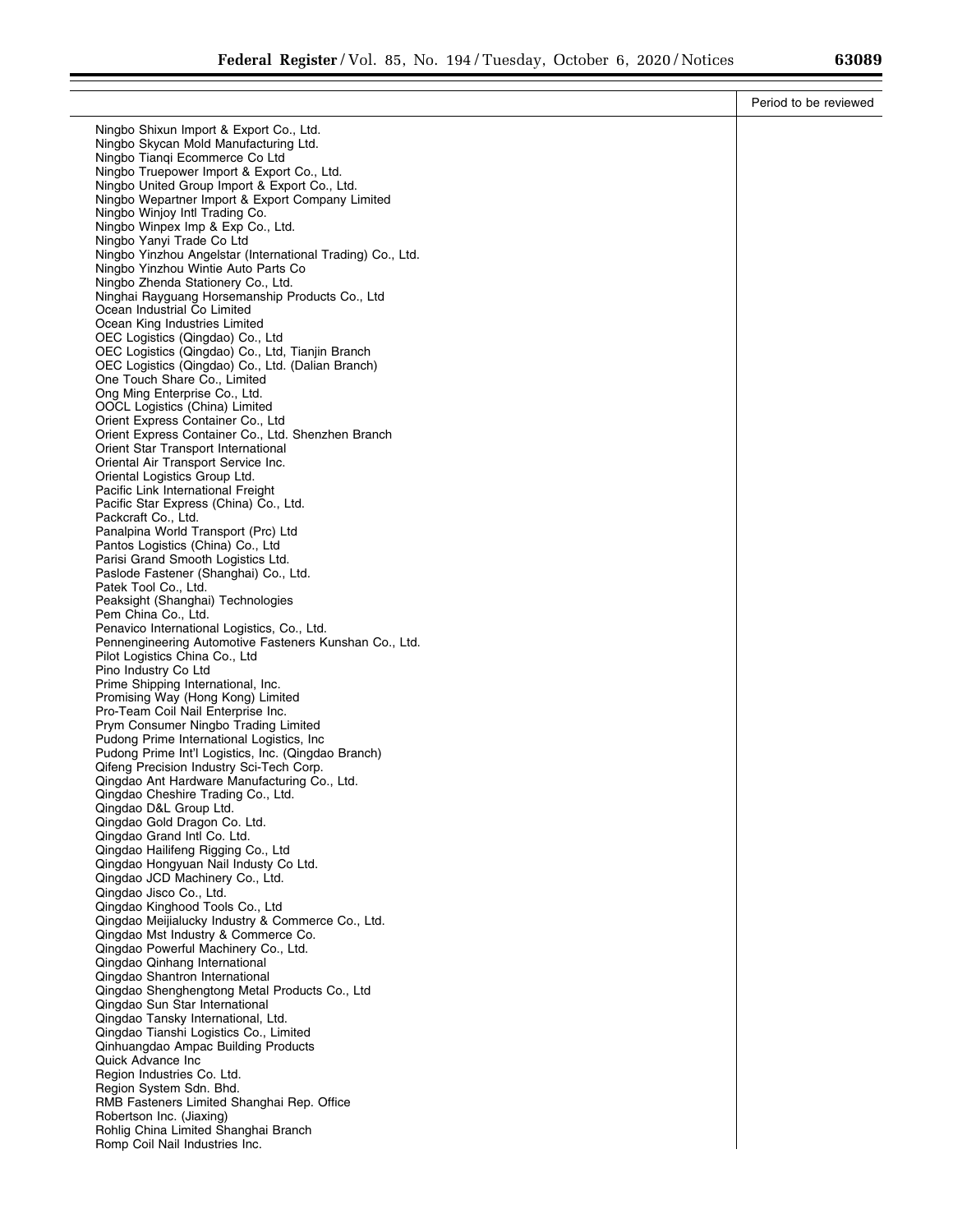≡

|                                                                                                               | Period to be reviewed |
|---------------------------------------------------------------------------------------------------------------|-----------------------|
| Safround Logistic Co., Ltd.                                                                                   |                       |
| Scanwell Container Line Ltd                                                                                   |                       |
| Schenker China Ltd.<br>Schenker China Ltd. Chengdu Branch                                                     |                       |
| SDC International Aust. Pty. Ltd.                                                                             |                       |
| Seamaster Global Forwarding (China) Limited Tianjin Branch                                                    |                       |
| Seamaster Global Forwarding (Shanghai)                                                                        |                       |
| Seasky Logistics Co. Ltd.<br>Shandong Dinglong Import & Export Co., Ltd.                                      |                       |
| Shandong Guomei Industry Co., Ltd                                                                             |                       |
| Shandong Intco Recycling Resources Co., Ltd.                                                                  |                       |
| Shandong Kangrong International<br>Shandong Oriental Cherry Hardware Group., Ltd.                             |                       |
| Shandong Qingyun Hongyi Hardware Products Co., Ltd                                                            |                       |
| Shandong Tengda Fasten Tech. Co.                                                                              |                       |
| Shanghai Ai Lian International Trade Co., Ltd.                                                                |                       |
| Shanghai Amass Freight International<br>Shanghai Autocraft Co., Ltd                                           |                       |
| Shanghai Ba-Shi Yuexin Logistics Development Co., Ltd.                                                        |                       |
| Shanghai Cedargreen Imp & Exp Co., Ltd                                                                        |                       |
| Shanghai Curvet Hardware Products Co., Ltd.<br>Shanghai Danube International Logistics Co., Ltd.              |                       |
| Shanghai E-Sky Transportation Co., Ltd                                                                        |                       |
| Shanghai Finigate Integrated Logistics                                                                        |                       |
| Shanghai Goldenbridge International                                                                           |                       |
| Shanghai Goro Conveyor System Components Co Ltd<br>Shanghai Grand Sound International Transportation Co., Ltd |                       |
| Shanghai Hu Nan Foreign                                                                                       |                       |
| Shanghai Hualin Co., Ltd                                                                                      |                       |
| Shanghai International Trade Transportation Co., Ltd.<br>Shanghai Jade Shuttle Hardware Tools Co. Ltd.        |                       |
| Shanghai Kaijun Logistics Co., Ltd. (Shenzhen Branch)                                                         |                       |
| Shanghai Kaijun Logistics Co. Ltd.                                                                            |                       |
| Shanghai Landa International Trade Co., Ltd.                                                                  |                       |
| Shanghai Lead Trans International Ltd.<br>Shanghai March Import Export Company Ltd.                           |                       |
| Shanghai Nanshi Foreign Economic Co.                                                                          |                       |
| Shanghai Nanshi Foreign Economic Cooperation Trading Company Ltd.                                             |                       |
| Shanghai Overseas Imp. & Exp Co., Ltd                                                                         |                       |
| Shanghai Pudong Int'l Transportation<br>Shanghai Seti Enterprise Int'l Co. Ltd.                               |                       |
| Shanghai Shenda Imp. & Exp. Co., Ltd.                                                                         |                       |
| Shanghai Solex Express Inc.                                                                                   |                       |
| Shanghai Speedier Logistics Co., Ltd<br>Shanghai Sutek Industries Co., Ltd.                                   |                       |
| Shanghai Television & Electronics Import & Export Co., Ltd.                                                   |                       |
| Shanghai Textile Raw Materials Co., Ltd.                                                                      |                       |
| Shanghai Tianshi Logistics Co., Ltd                                                                           |                       |
| Shanghai Worldtrans Logistics Services Limited<br>Shanghai Xuanming International                             |                       |
| Shanghai Yueda Nails Industry Co., Ltd.                                                                       |                       |
| Shantou Wanli Biotechnology Co., Ltd.                                                                         |                       |
| Shanxi Hairui Trade Co. Ltd.<br>Shanxi Pioneer Hardware Industrial Co., Ltd                                   |                       |
| Shanxi Tianli Industries Co., Ltd                                                                             |                       |
| Shanxi Yuci Broad Wire Products Co.                                                                           |                       |
| Shaoxing Bohui Import & Export Co., Ltd.                                                                      |                       |
| Shaoxing Chengye Metal Producing Co. Ltd.<br>Sheenbow Pigment Technology Co., Ltd                             |                       |
| Shenzhen Baoyuanxin Trading Co., Ltd.                                                                         |                       |
| Shenzhen Lucky Logistics Ltd                                                                                  |                       |
| Shenzhen Lucky Logistics Ltd. Guangzhou Branch                                                                |                       |
| Shenzhen Pacific-Net Logistics Inc.<br>Shenzhen Pacific-Net Logistics Inc. Shanghai Branch                    |                       |
| Shenzhen Sea Aerosol Co., Ltd.                                                                                |                       |
| Shenzhen Sunray Technology Co., Ltd.                                                                          |                       |
| Shenzhen Xinda Tongyuan Trading Co., Ltd.<br>Shenzhen Xinjintai Hardware Co., Ltd.                            |                       |
| Shenzhen Yibai Network Technology                                                                             |                       |
| Shenzhen Zbao Logistics Company Limited                                                                       |                       |
| Shijiazhuang North Ornamental Casting Products Limited Company                                                |                       |
| Shijiazhuang Shuangming Trade Co., Ltd.<br>Shine International Transportation Ltd.                            |                       |
| Shipco Transport (Shanghai) Ltd., Shen Zhen Branch                                                            |                       |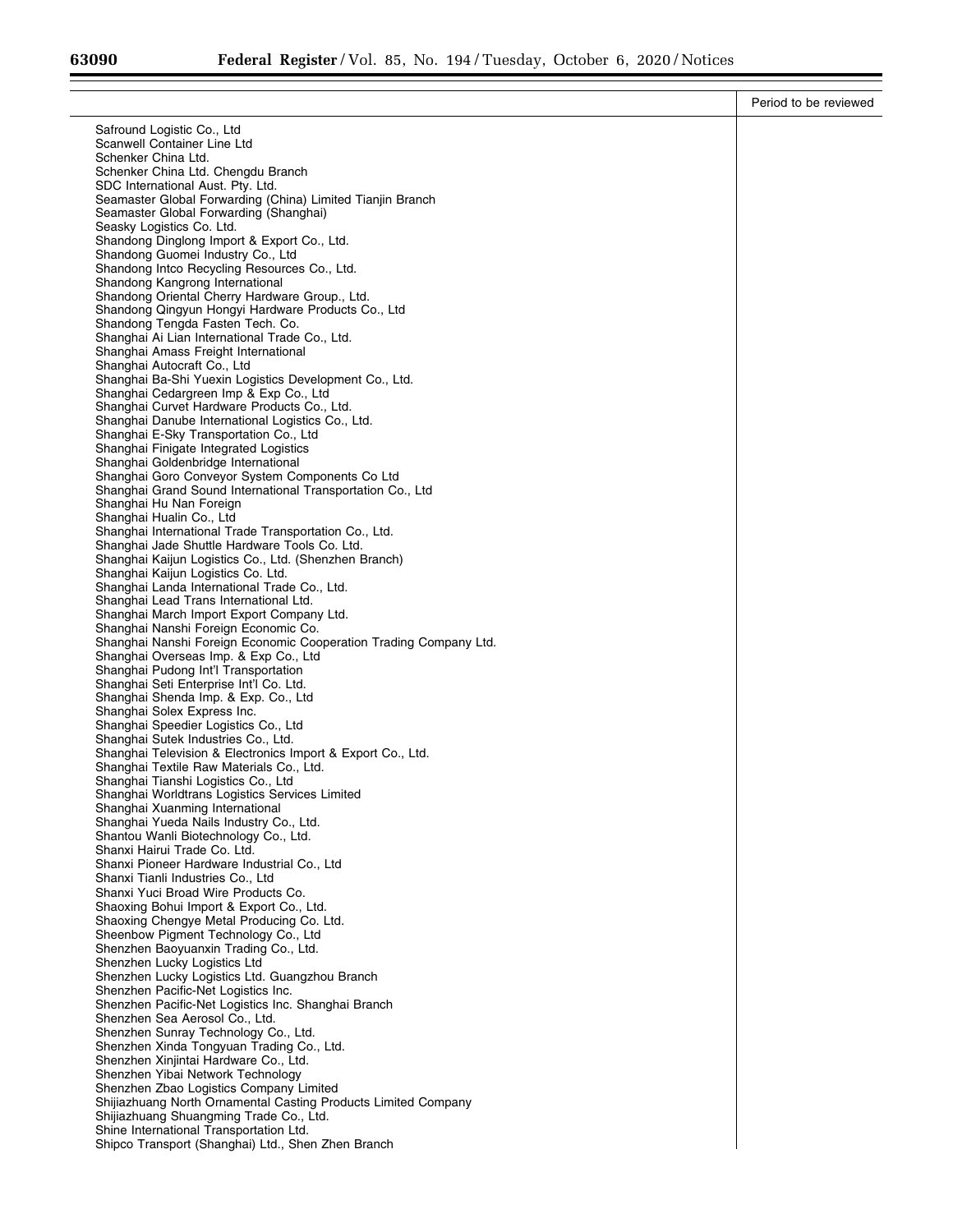|                                                                                                 | Period to be reviewed |
|-------------------------------------------------------------------------------------------------|-----------------------|
| Shye Chang Ningbo Precision Electronic Co. Ltd.                                                 |                       |
| Sino Connections Logistics Inc.                                                                 |                       |
| S-Mart (Tianjin) Technology Development Co., Ltd                                                |                       |
| Suntec Industries Co., Ltd.<br>Sunwell Industries Co., Ltd                                      |                       |
| Suzhou Jinyuan Fastener Co., Ltd                                                                |                       |
| Suzhou Lantai Hardware Products                                                                 |                       |
| T.H.I. Group (Shanghai) Ltd.                                                                    |                       |
| Tag Fasteners Sdn Bhd<br>Tangshan Jikuang Mining Supplies Co.                                   |                       |
| Tengzhou Tri-Union Machinery Co. Ltd                                                            |                       |
| Tian Heng Xiang Metal Products Co Ltd                                                           |                       |
| Tianjin Baisheng Metal Products Co. Ltd.                                                        |                       |
| Tianjin Coways Metal Products Co., Ltd<br>Tianjin Dagang Jingang Nail Factory                   |                       |
| Tianjin Dongjiang Intl. Shipping Exchange Market                                                |                       |
| Tianjin Free Trade Service Co Ltd                                                               |                       |
| Tianjin High Wing International                                                                 |                       |
| Tianjin Hongli Qiangsheng Import & Export Co., Ltd.<br>Tianjin Huixinshangmao Co. Ltd.          |                       |
| Tianjin Hweschun Fasteners Manufacturing                                                        |                       |
| Tianjin Jin Xin Sheng Long Metal Products Co., Ltd.                                             |                       |
| Tianjin Jinchi Metal Products Co., Ltd.                                                         |                       |
| Tianjin Jinghai County Hongli Industry & Business Co.<br>Tianjin Jinyifeng Hardware Co., Ltd    |                       |
| Tianjin Lianda Group Co. Ltd.                                                                   |                       |
| Tianjin Seungil Chem Tech Co., Ltd.                                                             |                       |
| Tianjin Star Pet Tech Co., Ltd.                                                                 |                       |
| Tianjin Universal Machinery Imp. & Exp. Corporation<br>Tianjin Yinghua Arts & Crafts Co., Ltd.  |                       |
| Tianjin Zhonglian Metals Ware Co., Ltd                                                          |                       |
| Tianjin Zhonglian Times Technology Co., Ltd.                                                    |                       |
| Tianshi Logistics Co., Limited                                                                  |                       |
| Titan ITM (Tianjin) Co, Ltd<br>Toll Global Forwarding (Hong Kong)                               |                       |
| Topocean Consolidation Service (China) Ltd.                                                     |                       |
| Topocean Consolidation Service (China) Ltd. Tianjin Branch                                      |                       |
| Topocean Consolidation Service (China) Ltd., Qingdao Branch<br>Total Glory Logistics Co., Ltd.  |                       |
| Trans Knights Inc.                                                                              |                       |
| Trans Knights Intl Logistics (Shanghai) Co., Ltd.                                               |                       |
| Trans Wagon International China Co., Ltd.                                                       |                       |
| Translink Shipping Inc.<br>Translink Shipping Inc Nanjing Branch                                |                       |
| Translink Shipping Inc., Xiamen Branch                                                          |                       |
| Translink Shipping Inc-Qingdao                                                                  |                       |
| Translink Shipping Lines—Ningbo (China) Co., Ltd.<br><b>Trans-Union International Logistics</b> |                       |
| Transwell Logistics Co., Ltd.                                                                   |                       |
| Triumph Link Logistics Limited                                                                  |                       |
| TTI Freight Forwarder Company Limited                                                           |                       |
| U.S. United Logistics (Ningbo) Inc.<br>UBI Logistics (China) Limited                            |                       |
| Unicorn Fasteners Co., Ltd.                                                                     |                       |
| Unique Logistics International (H.K.) Ltd.                                                      |                       |
| UPS SCS (China) Co., Ltd. Jiangsu                                                               |                       |
| UPS SCS (China) Co., Ltd Ningbo<br>Walkbase Rubber Products Co., Ltd.                           |                       |
| Waxman Technology China Limited                                                                 |                       |
| Weida Freight System Co., Ltd                                                                   |                       |
| Weifang Wenhe Pneumatic Tools Co. Ltd<br>Whale Logistics (Shanghai) Company                     |                       |
| World Jaguar Logistics, Inc.                                                                    |                       |
| Worldwide Logistics Co., Ltd.                                                                   |                       |
| Wuhu Diamond Metal Products Co., Ltd                                                            |                       |
| Wulian Zhanpeng Metals Co<br>Wuxi Phoenix Artist Materials Co., Ltd.                            |                       |
| Xi'an Metals and Minerals Imp & Exp Co., Ltd.                                                   |                       |
| Xiamen Greating Logistics Company Ltd                                                           |                       |
| Xiamen Jianming Rising Import & Exp                                                             |                       |
| Xiamen Universe Solar Technology Co Ltd<br>Xinchang Xinchai Machinery Co., Ltd.                 |                       |
| Suzhou Xingya Nail Co., Ltd.                                                                    |                       |
| Senco-Xingya Metal Products (Taicang) Co., Ltd.                                                 |                       |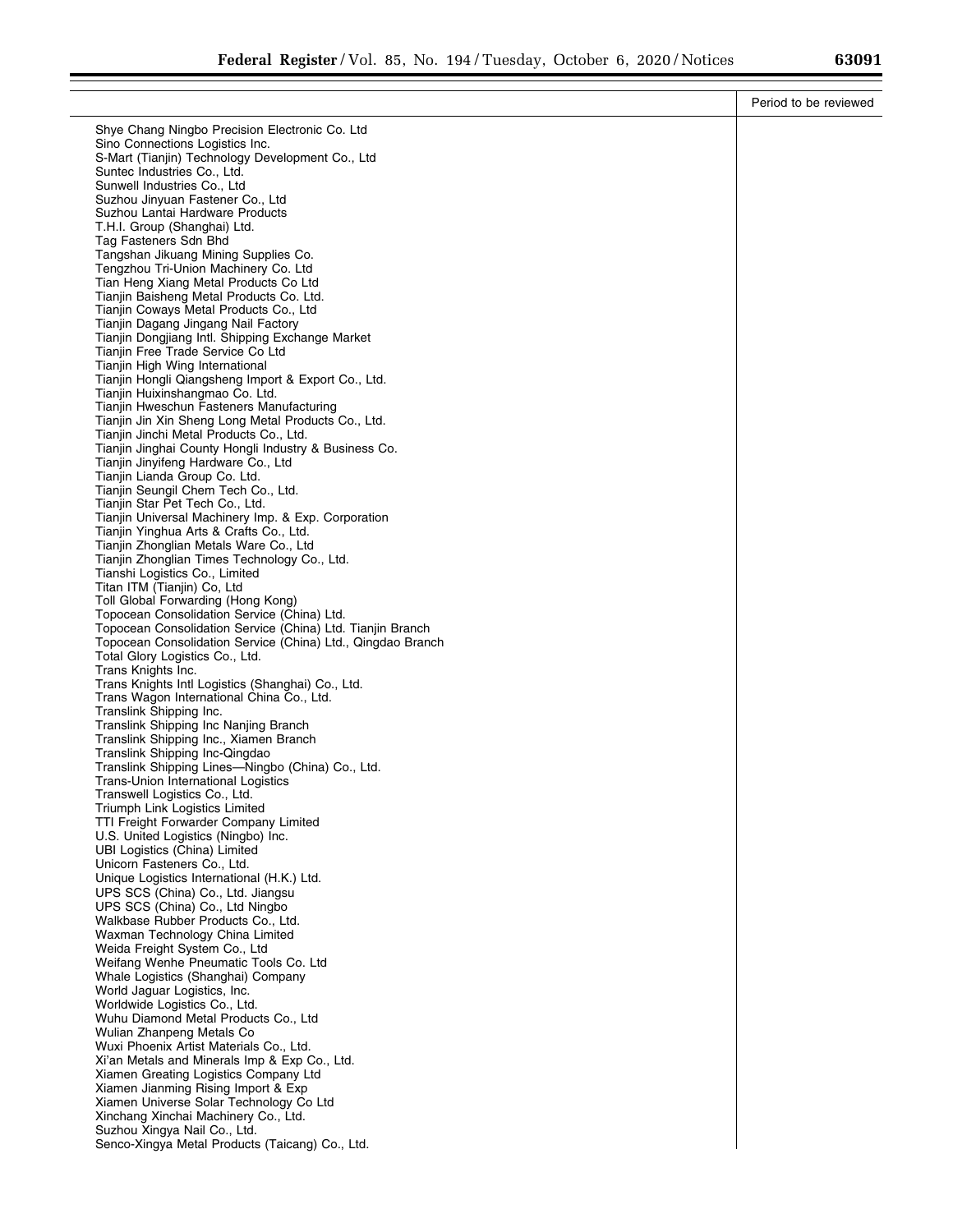|                                                                                                | Period to be reviewed |
|------------------------------------------------------------------------------------------------|-----------------------|
| Hong Kong Yu Xi Co., Ltd.                                                                      |                       |
| Omnifast Inc.                                                                                  |                       |
| CIP International Group Co, Ltd.<br>Yangzhou Tongxie Weaving Co Ltd                            |                       |
| Beijing Kang Jie Kong Int'l Cargo Ag                                                           |                       |
| Youngwoo (Cangzhou) Fasteners Co., Ltd                                                         |                       |
| Youngwoo Fasteners Co., Ltd.<br>Yusen Logistics (Shenzhen) Co., Ltd                            |                       |
| Zhangjiagang Bo Hong Trade Co., Ltd.                                                           |                       |
| Zhangjiagang Bolnut Trade Co., Ltd.                                                            |                       |
| Zhangjiagang Chenjun Trade Co., Ltd.<br>Zhangjiagang Double-Whale Bags Mfg                     |                       |
| Zhangjiagang Lianfeng Metals Products Co. Ltd.                                                 |                       |
| Zhangjiagang Longxiang Industries Co. Ltd.                                                     |                       |
| Zhaoging Harvest Nails Co., Ltd<br>Zhejiang Focus-On Imp. Exp. Co.,                            |                       |
| Zhejiang Hatehui Technology Co., Ltd                                                           |                       |
| Zhejiang Hengyi Science & Technology                                                           |                       |
| Zhejiang Huantai Precision Machinery Co., Ltd.<br>Zhejiang Laibao Precision Technology         |                       |
| Zhejiang Longquan Foreign Trade Co., Ltd.                                                      |                       |
| Zhejiang Milestone Fastener Manufacturing Co., Ltd.                                            |                       |
| Zhejiang Rongpeng Imp & Exp Co., Ltd.                                                          |                       |
| Zhejiang Sanlin Metals Products Co.<br>Zhejiang Yiwu Yongzhou Imp. & Exp. Co., Ltd             |                       |
| Zhejiang Yongzhu Casting Technology Co., Ltd.                                                  |                       |
| Zhongge International Trading Co.                                                              |                       |
| Arkema Daikin Advanced Fluorochemicals (Changsu) Co., Ltd.                                     | 8/1/19-7/31/20        |
| Daikin Fluorochemicals (China) Co., Ltd.                                                       |                       |
| Dongyang Weihua Refrigerants Co., Ltd.                                                         |                       |
| Jinhua Yonghe Fluorochemical Co., Ltd.<br>PureMann, Inc. (aka Pure Manna)                      |                       |
| Shandong Huaan New Material Co., Ltd.                                                          |                       |
| Sinochem Environmental Protection Chemicals (Taicang) Co., Ltd.                                |                       |
| <b>SRF Limited</b><br>T.T. International Co., Ltd.                                             |                       |
| Weitron International Refrigeration Equipment (Kunshan) Co., Ltd.                              |                       |
| Zhejiang Lantian Environmental Protection Fluoro Material Co. Ltd.                             |                       |
| Zhejiang Quzhou Lianzhou Refrigerants Co., Ltd.<br>Zhejiang Sanmei Chemical Industry Co., Ltd. |                       |
| Zhejiang Yonghe Refrigerant Co., Ltd.                                                          |                       |
| Zhejiang Zhonglan Refrigeration Technology Co., Ltd.                                           |                       |
| Hangzhou Ailong Metal Products Co., Ltd.                                                       | 8/1/19-7/31/20        |
|                                                                                                | 8/1/19-7/31/20        |
| Crown Polyethylene Products (International) Ltd.                                               |                       |
| Dongguan Nozawa Plastics Products Co., Ltd. and United Power                                   |                       |
| Packaging, Ltd. (collectively Nozawa)<br><b>CVD Proceedings</b>                                |                       |
| INDIA: Finished Carbon Steel Flanges, C-533-872                                                | 1/1/19-12/31/19       |
| Adinath International                                                                          |                       |
| Aditya Forge Limited<br>Allena Group                                                           |                       |
| <b>Alloyed Steel</b>                                                                           |                       |
| Balkrishna Steel Forge Pvt. Ltd.                                                               |                       |
| Bansidhar Chiranjilal<br>Bebitz Flanges Works Private Limited                                  |                       |
| C. D. Industries                                                                               |                       |
| <b>CHW Forge</b>                                                                               |                       |
| CHW Forge Pvt. Ltd.<br>Citizen Metal Depot                                                     |                       |
| Corum Flange                                                                                   |                       |
| DN Forge Industries                                                                            |                       |
| Echjay Forgings Limited<br>Falcon Valves and Flanges Private Limited                           |                       |
| Heubach International                                                                          |                       |
| Hindon Forge Pvt. Ltd.                                                                         |                       |
| Jai Auto Pvt. Ltd.<br>Kinnari Steel Corporation                                                |                       |
| <b>Mascot Metal Manufacturers</b>                                                              |                       |
| M F Rings and Bearing Races Ltd.                                                               |                       |
| Munish Forge Private Limited<br>Norma (India) Ltd.                                             |                       |
|                                                                                                |                       |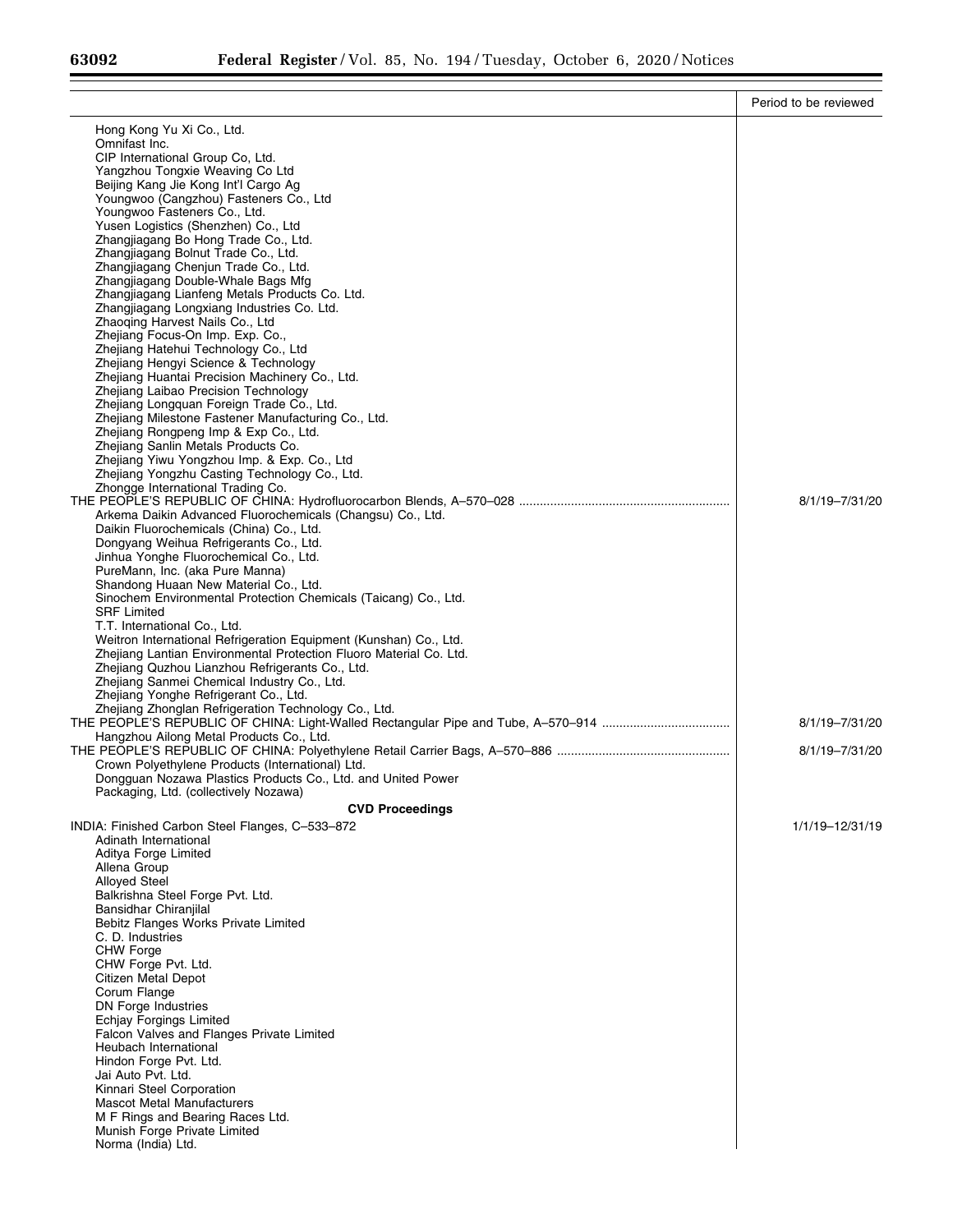|                                                                                                       | Period to be reviewed |
|-------------------------------------------------------------------------------------------------------|-----------------------|
| OM Exports                                                                                            |                       |
| <b>Punjab Steel Works</b>                                                                             |                       |
| Raaj Sagar Steels                                                                                     |                       |
| Ravi Ratan Metal Industries                                                                           |                       |
| R. D. Forge                                                                                           |                       |
|                                                                                                       |                       |
| R.N. Gupta & Co. Ltd.                                                                                 |                       |
| Rolex Fittings India Pvt. Ltd.                                                                        |                       |
| Rollwell Forge Engineering Components and Flanges                                                     |                       |
| Rollwell Forge Pvt. Ltd.                                                                              |                       |
| SHM (ShinHeung Machinery)                                                                             |                       |
| Siddhagiri Metal & Tubes                                                                              |                       |
| Sizer India                                                                                           |                       |
| Steel Shape India                                                                                     |                       |
| Sudhir Forgings Pvt. Ltd.                                                                             |                       |
| Tirupati Forge Pvt. Ltd.                                                                              |                       |
| Uma Shanker Khandelwal & Co.                                                                          |                       |
| Umashanker Khandelwal Forging Limited                                                                 |                       |
| USK Export Private Limited                                                                            |                       |
|                                                                                                       | 1/1/19-12/31/19       |
| Aceitunas Guadalquivir, S.L.                                                                          |                       |
| Agro Sevilla Aceitunas S.Coop. And.                                                                   |                       |
| Alimentary Group Dcoop S. Coop. And.                                                                  |                       |
| Angel Camacho Alimentación, S.L.                                                                      |                       |
| Internacional Olivarera, S.A.                                                                         |                       |
| THE PEOPLE'S REPUBLIC OF CHINA: Certain Passenger Vehicle and Light Truck Tires, C-570-017            | 1/1/19-12/31/19       |
| Giti Radial Tire (Anhui) Company Ltd.                                                                 |                       |
| Giti Tire Global Trading Pte. Ltd.                                                                    |                       |
| Giti Tire (Fujian) Company Ltd.)                                                                      |                       |
| Giti Tire (Hualin) Company Ltd.                                                                       |                       |
| Hankook Tire China Co., Ltd.                                                                          |                       |
| Haohua Orient International Trade Ltd.                                                                |                       |
| Jiangsu Hankook Tire Co., Ltd.                                                                        |                       |
| Prinx Chengshan (Shandong) Tire Company Ltd.                                                          |                       |
| Qingdao Fullrun Tyre Tech Corp., Ltd.                                                                 |                       |
| Qingdao Honghuasheng Trade Co., Ltd                                                                   |                       |
| Qingdao Kapsen Trade Co.                                                                              |                       |
| Qingdao Lakesea Tyre Co., Ltd.                                                                        |                       |
| Qingdao Landwinner Tyre Co., Ltd.                                                                     |                       |
| <b>Riversun Industry Limited</b>                                                                      |                       |
| Safe & Well (HK) International Trading Limited                                                        |                       |
| Sailun Group (HongKong) Co., Limited., formerly known as Sailun Jinyu Group (Hong Kong) Co., Limited. |                       |
| Sailun Group Co., Ltd., formerly known as Sailun Jinyu Group Co., Ltd.                                |                       |
| Sailun Tire Americas Inc., formerly known as SJI North America Inc.                                   |                       |
| Sailun Tire International Corp                                                                        |                       |
| Shandong Guofeng Rubber Plastics Co., Ltd.                                                            |                       |
| Shandong Habilead Rubber Co., Ltd.                                                                    |                       |
| Shandong Hongsheng Rubber Technology Co., Ltd.                                                        |                       |
| Shandong Linglong Tyre Co., Ltd.                                                                      |                       |
| Shandong New Continent Tire Co., Ltd.                                                                 |                       |
| Shandong Province Sanli Tire Manufacture Co., Ltd.                                                    |                       |
| Shandong Qilun Rubber Co., Ltd                                                                        |                       |
| Shandong Wanda Boto Tyre Co., Ltd.                                                                    |                       |
| Shouguang Firemax Tyre Co., Ltd.                                                                      |                       |
| Sumitomo Rubber (Hunan) Co. Ltd.                                                                      |                       |
| Triangle Tyre Co., Ltd.                                                                               |                       |
| Windforce Tyre Co., Limited                                                                           |                       |
| Zhaoqing Junhong Co., Ltd.                                                                            |                       |

# **Suspension Agreements**

## None

## **Duty Absorption Reviews**

During any administrative review covering all or part of a period falling between the first and second or third and fourth anniversary of the publication of an AD order under 19 CFR 351.211 or a determination under 19 CFR 351.218(f)(4) to continue an order or suspended investigation (after

sunset review), Commerce, if requested by a domestic interested party within 30 days of the date of publication of the notice of initiation of the review, will determine whether AD duties have been absorbed by an exporter or producer subject to the review if the subject merchandise is sold in the United States through an importer that is affiliated with such exporter or producer. The request must include the name(s) of the

exporter or producer for which the inquiry is requested.

# **Gap Period Liquidation**

For the first administrative review of any order, there will be no assessment of antidumping or countervailing duties on entries of subject merchandise entered, or withdrawn from warehouse, for consumption during the relevant ''gap'' period of the order (*i.e.,* the period following the expiry of